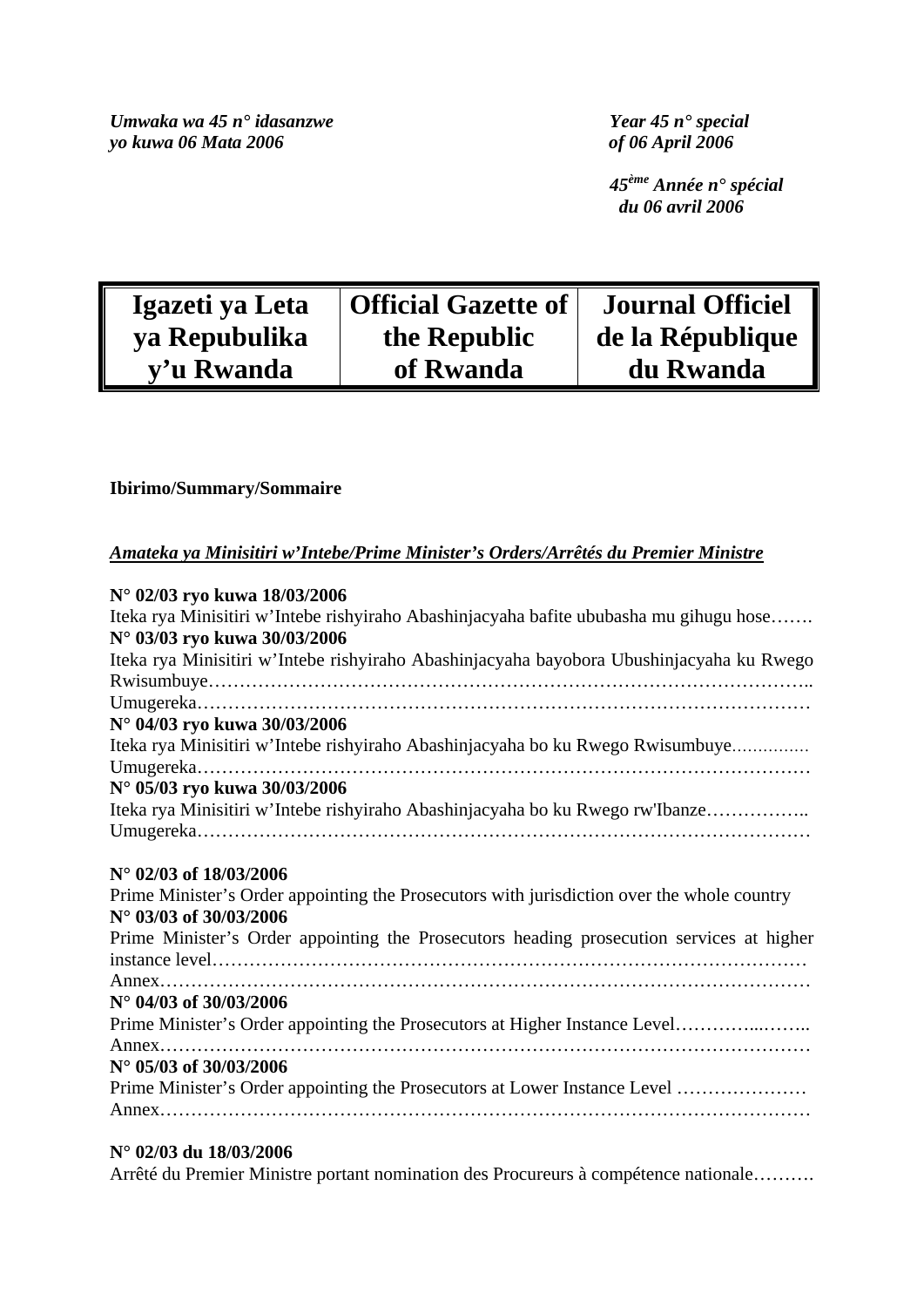# **N° 03/03 du 30/03/2006**

| Arrêté du Premier Ministre portant nomination des Procureurs qui assurent la direction du    |
|----------------------------------------------------------------------------------------------|
|                                                                                              |
|                                                                                              |
|                                                                                              |
| Arrêté du Premier Ministre portant nomination des Officiers du Ministère Public au niveau de |
|                                                                                              |
|                                                                                              |
| Arrêté du Premier Ministre portant nomination des Officiers du Ministère Public au niveau de |
|                                                                                              |
|                                                                                              |
|                                                                                              |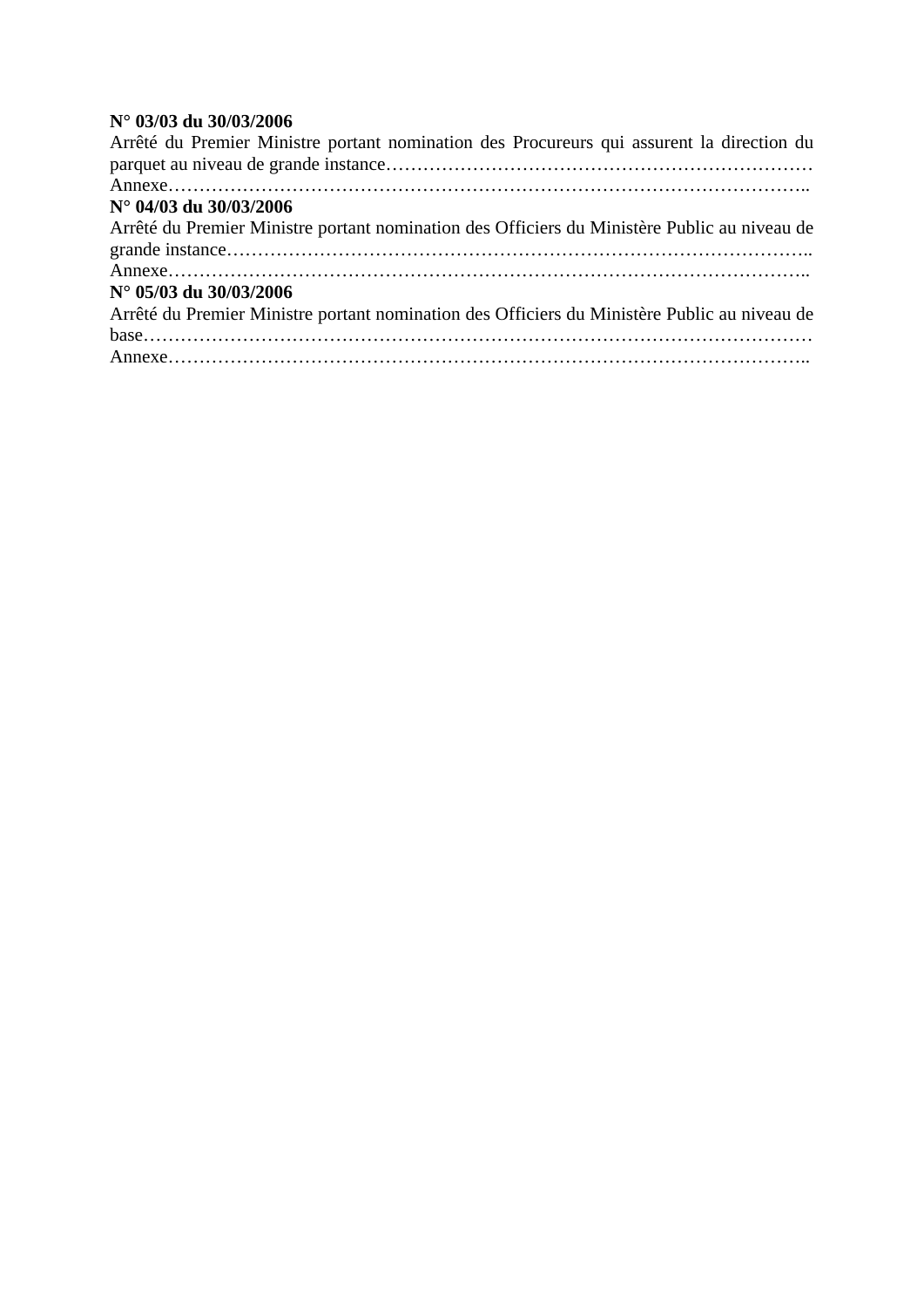# **ITEKA RYA MINISITIRI W'INTEBE N° 02/03 RYO KUWA 18/03/2006 RISHYIRAHO ABASHINJACYAHA BAFITE UBUBASHA MU GIHUGU HOSE**

## **Minisitiri w'Intebe,**

Ashingiye ku Itegeko Nshinga rya Repubulika y'u Rwanda ryo kuwa 04 Kamena 2003, nk'uko ryavuguruwe kugeza ubu, cyane cyane mu ngingo zaryo iya 118-10°-k) n'iya 119;

Ashingiye ku Itegeko Ngenga n° 03/2004 ryo kuwa 20/03/2004 rigena imiterere, ububasha n'imikorere by'Ubushinjacyaha cyane cyane mu ngingo yaryo ya 10;

Bisabwe n'Inama Nkuru y'Ubushinjacyaha yateranye kuwa 19 Ukuboza 2005;

Inama y'Abaminisitiri yateranye kuwa 15 Werurwe 2006 imaze kubisuzuma no kubyemeza;

## **ATEGETSE:**

## **Ingingo ya mbere:**

Bwana RUBERWA Bonaventure na Bwana NTETE Jules Marius bagizwe Abashinjacyaha bafite ububasha mu gihugu hose

#### **Ingingo ya 2:**

Ingingo z'amateka abanziriza iri kandi zinyuranye naryo zivanyweho.

## **Ingingo ya 3:**

Minisitiri w'Ubutabera, Minisitiri w'Abakozi ba Leta n'Umurimo na Minisitiri w'Imari n'Igenamigambi basabwe kubahiriza iri teka.

## **Ingingo ya 4:**

Iri teka ritangira gukurikizwa ku munsi rishyiriweho umukono. Agaciro karyo gahera tariki ya 15 Werurwe2006.

Kigali, kuwa 18/03/2006

Minisitiri w'Intebe **MAKUZA Bernard**   $(sé)$ 

Minisitiri w'Ubutabera **MUKABAGWIZA Edda**   $(s\acute{e})$ 

Minisitiri w'Abakozi ba Leta n'Umurimo **Prof. NSHUTI Manasseh**  (sé)

Minisitiri w'Imari n'Igenamigambi **MUSONI James**  (sé)

#### **Bibonywe kandi bishyizweho Ikirango cya Repubulika:**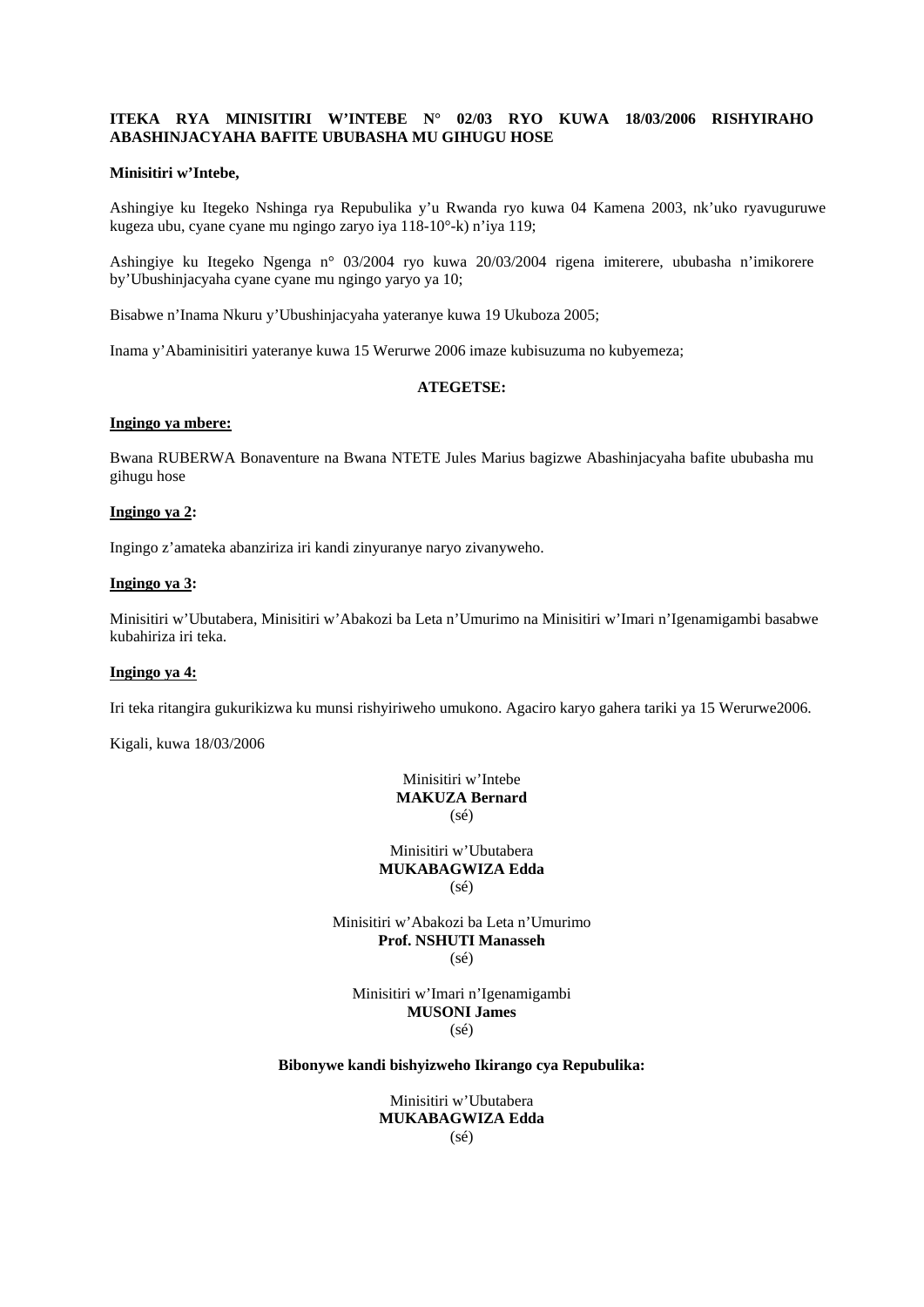# **PRIME MINISTER'S ORDER N° 02/03 OF 18/03/2006 APPOINTING THE PROSECUTORS WITH JURISDICTION OVER THE WHOLE COUNTRY**

## **The Prime Minister,**

Given the Constitution of the Republic of Rwanda, as amended to date, especially in its articles 118-10°-k) and 119;

Given the Organic Law n° 03/2004 of 20/03/2004 determining the organisation, powers and functioning of the Prosecution Service, especially in its article 10 ;

On proposal of the Supreme Council of the Prosecution in its meeting of 19 December 2005;

After consideration and approval by Cabinet meeting in its session of 15 March 2006;

# **HEREBY ORDERS:**

## **Article one:**

RUBERWA Bonaventure and NTETE Jules Marius are hereby appointed Prosecutors with jurisdiction over the whole country.

# **Article 2:**

All prior provisions contrary to this Order are hereby repealed.

# **Article 3:**

The Minister of Justice, the Minister of Public Service and Labour and the Minister of Finance and Economic Planning are entrusted with implementing this Order.

# **Article 4:**

The Order shall come into force on the date of its signature. It takes effect as of 15 March 2006.

Kigali, on 18/03/2006

The Prime Minister **MAKUZA Bernard**   $(sé)$ 

The Minister of Justice **MUKABAGWIZA Edda**   $(s\acute{e})$ 

The Minister of Public Service and Labour **Prof. NSHUTI Manasseh**   $(sé)$ 

The Minister of Finance and Econonic Planning **MUSONI James** 

(sé)

# **Seen and sealed with the Seal of the Republic:**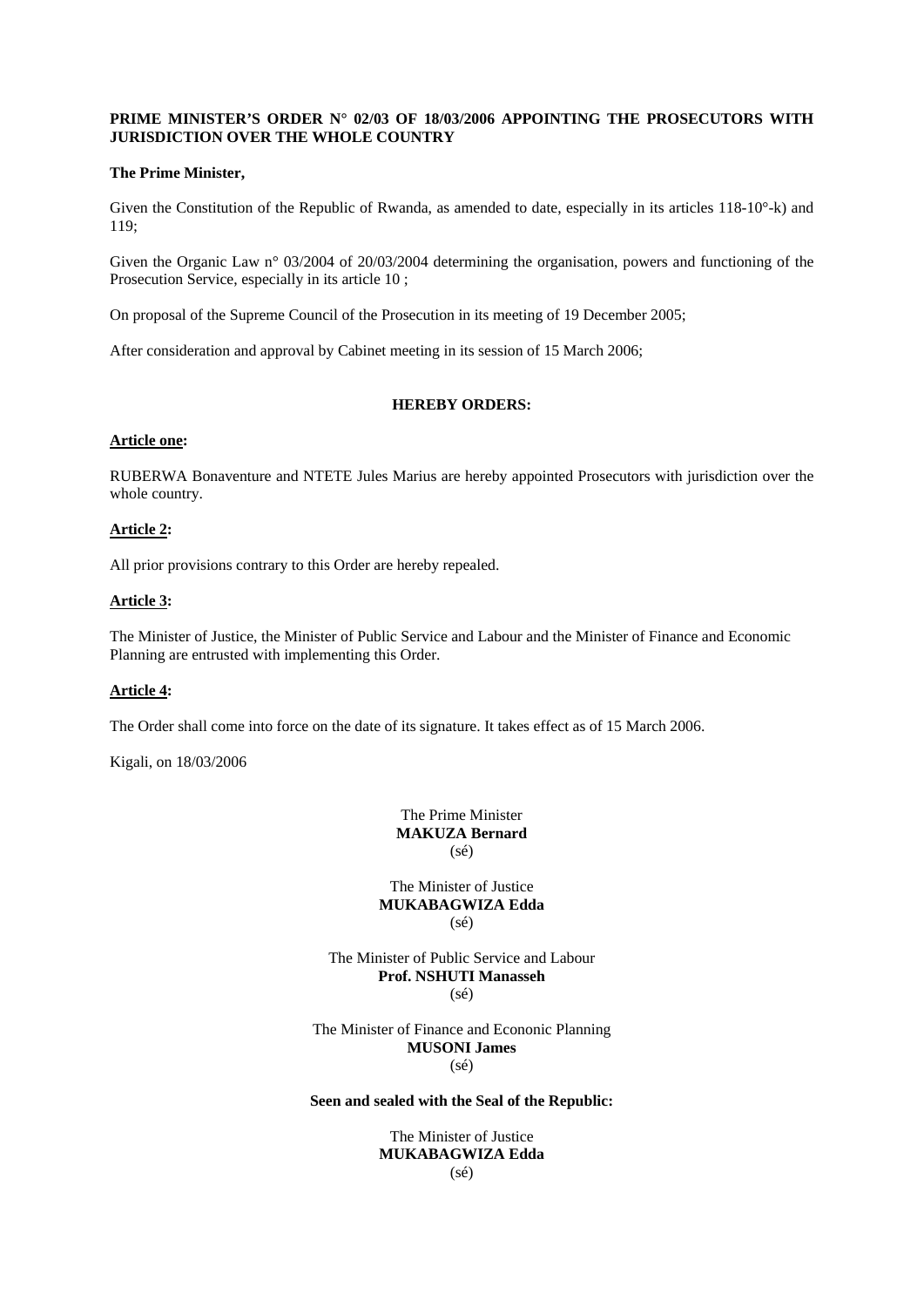# **ARRETE DU PREMIER MINISTRE N° 02/03 DU 18/03/2006 PORTANT NOMINATION DES PROCUREURS A COMPETENCE NATIONALE**

## **Le Premier Ministre,**

Vu la Constitution de la République du Rwanda du 04 juin 2003 telle que révisée à ce jour, spécialement en ses articles 118-10°-k) et 119 ;

Vu la loi organique n° 03/2004 du 20/03/2004 portant organisation, compétence et fonctionnement du Ministère Public, spécialement en son article 10;

Sur proposition du Conseil Supérieur du Parquet en sa réunion du 19 mars 2006 ;

Après examen et adoption par le Conseil des Ministres en sa séance du 15 mars 2006;

#### **ARRETE :**

## **Article premier :**

Monsieur RUBERWA Bonaventure et NTETE Jules Marius sont nommés Procureurs à compétence nationale.

## **Article 2 :**

Toutes les dispositions antérieures contraires au présent arrêté sont abrogées.

#### **Article 3 :**

Le Ministre de la Justice, le Ministre de la Fonction Publique et du Travail et le Ministre des Finances et de la Planification Economique sont chargés de l'exécution du présent arrêté.

## **Article 4 :**

Le présent arrêté entre en vigueur le jour de sa signature. Il sort ses effets à partir du 15 mars 2006.

Kigali, le 18/03/2006

# Le Premier Ministre **MAKUZA Bernard**  (sé)

Le Ministre de la Justice **MUKABAGWIZA Edda**  (sé)

#### Le Ministre de la Fonction Publique et du Travail **Prof. NSHUTI Manasseh**  (sé)

Le Ministre des Finances et de la Planification Economique **MUSONI James**  (sé)

## **Vu et scellé du Sceau de la République :**

Le Ministre de la Justice **MUKABAGWIZA Edda.**  (sé)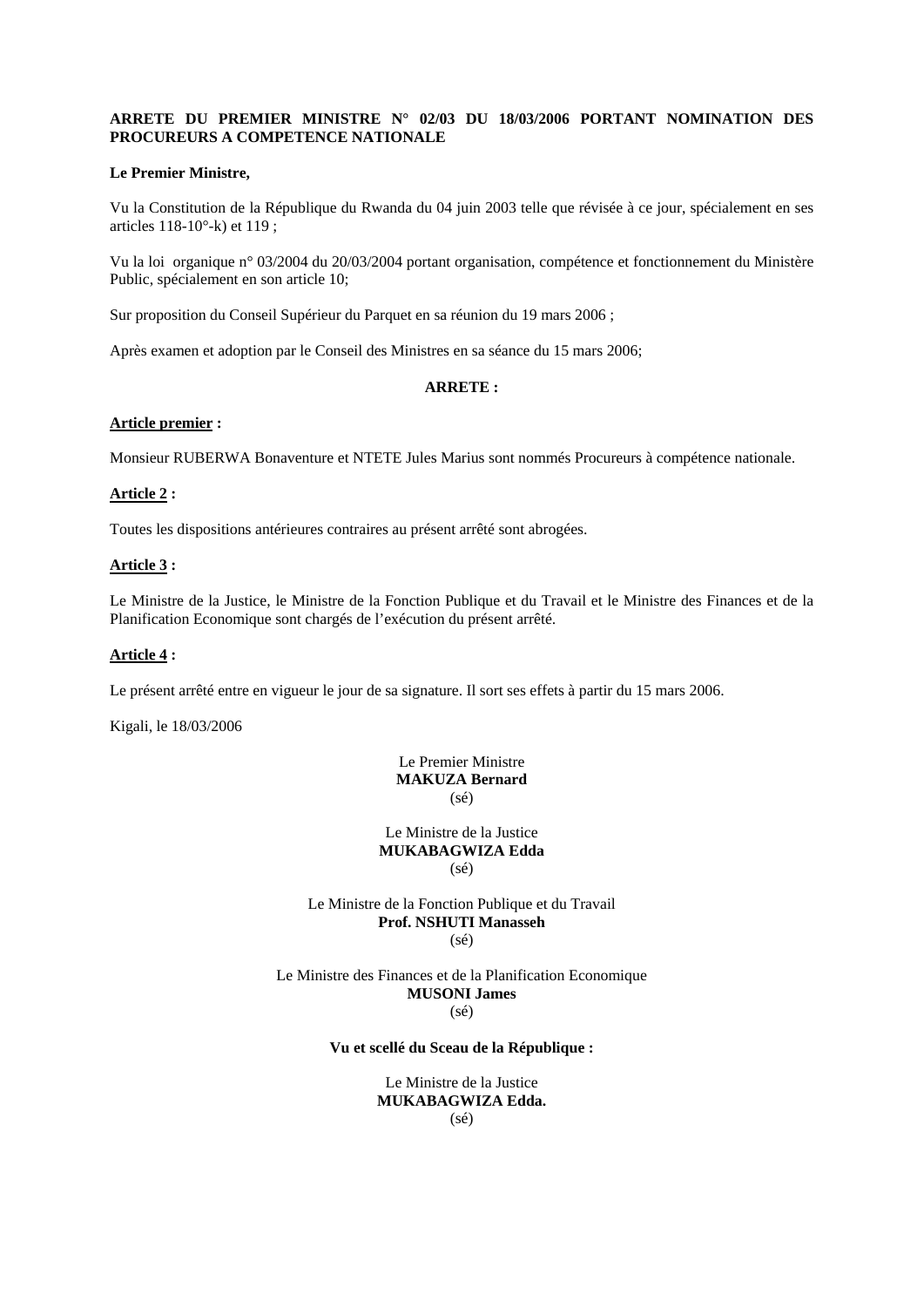# **ITEKA RYA MINISITIRI W'INTEBE N° 03/03 RYO KUWA 30/03/2006 RISHYIRAHO ABASHINJACYAHA BAYOBORA UBUSHINJACYAHA KU RWEGO RWISUMBUYE.**

## **Minisitiri w'Intebe,**

Ashingiye ku Itegeko Nshinga rya Repubulika y'u Rwanda ryo kuwa 04 Kamena 2003, nk'uko ryavuguruwe kugeza ubu, cyane cyane mu ngingo zaryo iya 118-10°-l) n'iya 119;

Ashingiye ku Itegeko Ngenga n° 15/2006 ryo kuwa 24/03/2006 rihindura kandi ryuzuza itegeko Ngenga n° 03/2004 ryo ku wa 20/03/2004 rigena imiterere, ububasha n'imikorere by'Ubushinjacyaha cyane cyane mu ngingo yaryo ya 8;

Bisabwe n'Inama Nkuru y'Ubushinjacyaha yateranye kuwa 26 Werurwe 2006;

Inama y'Abaminisitiri yateranye kuwa 29 Werurwe 2006 imaze kubisuzuma no kubyemeza;

## **ATEGETSE:**

# **Ingingo ya mbere:**

Abantu amazina yabo agaragara ku mugereka w'iri teka bagizwe Abashinjacyaha bayobora Ubushinjacyaha ku Rwego Rwisumbuye.

#### **Ingingo ya 2:**

Ingingo z'amateka abanziriza iri kandi zinyuranye naryo zivanyweho.

## **Ingingo ya 3:**

Minisitiri w'Ubutabera, Minisitiri w'Abakozi ba Leta n'Umurimo na Minisitiri w'Imari n'Igenamigambi basabwe kubahiriza iri teka.

#### **Ingingo ya 4:**

Iri teka ritangira gukurikizwa ku munsi rishyiriweho umukono. Agaciro karyo gahera tariki ya 03 Mata 2006.

Kigali, kuwa 30/03/2006

Minisitiri w'Intebe **MAKUZA Bernard**  (sé)

Minisitiri w'Ubutabera **MUKABAGWIZA Edda**  (sé)

Minisitiri w'Abakozi ba Leta n'Umurimo **Prof. NSHUTI Manasseh**   $(sé)$ 

Minisitiri w'Imari n'Igenamigambi **MUSONI James**   $(s<sub>ef</sub>)$ 

#### **Bibonywe kandi bishyizweho Ikirango cya Repubulika:**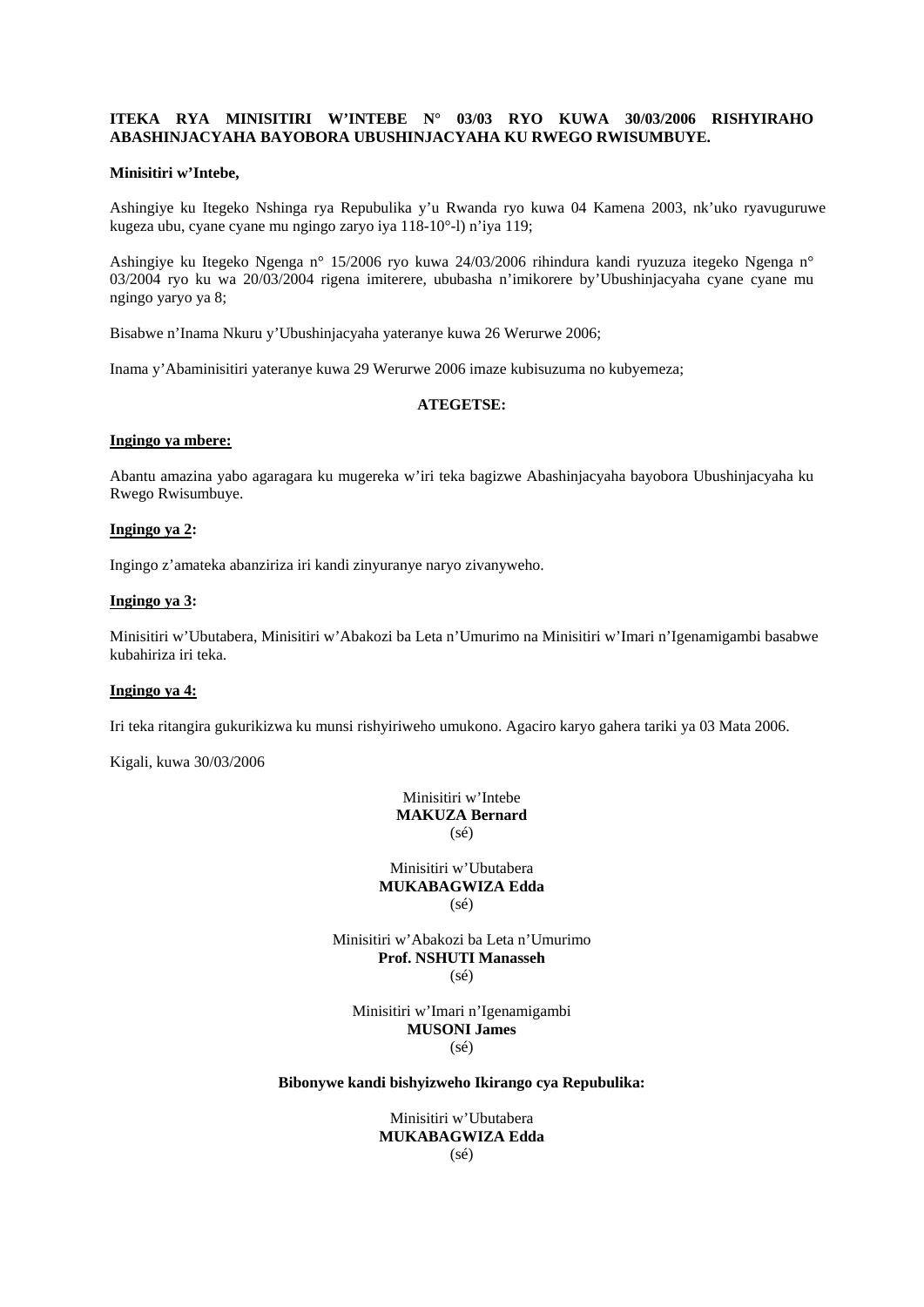# **UMUGEREKA KU ITEKA RYA MINISITIRI W'INTEBE N° 03/03 RYO KUWA 30/03/2006 RISHYIRAHO ABASHINJACYAHA BAYOBORA UBUSHINJACYAHA KU RWEGO RWISUMBUYE.**

#### ABAGIZWE ABASHINJACYAHA BAYOBORA UBUSHINJACYAHA KU RWEGO RWISUMBUYE NI:

NGARAMBE Raphaël, BUNYOYE Grâce, MUKUNZI Emmanuel, MUKAGASHUGI Agnès, MUTAYOBA Alphonse, MUHUMUZA Richard, GASARASI Elie, UWIZEYE Jean Marie, MUHAIRWE Steven, HABINEZA Jean Damascène, BATSINDA Aline, MUKAMANA Espérance.

Bibonywe kugira ngo bibe umugereka w'iteka rya Minisitiri w'Intebe n° 03/03 ryo kuwa 30/03/2006 rishyiraho Abashinjacyaha bayobora Ubushinjacyaha ku Rwego Rwisumbuye.

Kigali, kuwa 30/03/2006

Minisitiri w'Intebe **MAKUZA Bernard**  (sé)

Minisitiri w'Ubutabera **MUKABAGWIZA Edda**   $(s\acute{e})$ 

Minisitiri w'abakozi ba Leta n'Umurimo **Prof. NSHUTI Manasseh**  (sé)

Minisitiri w'Imari n'Igenamigambi **MUSONI James**  (sé)

**Bibonywe kandi bishyizweho Ikirango cya Repubulika:**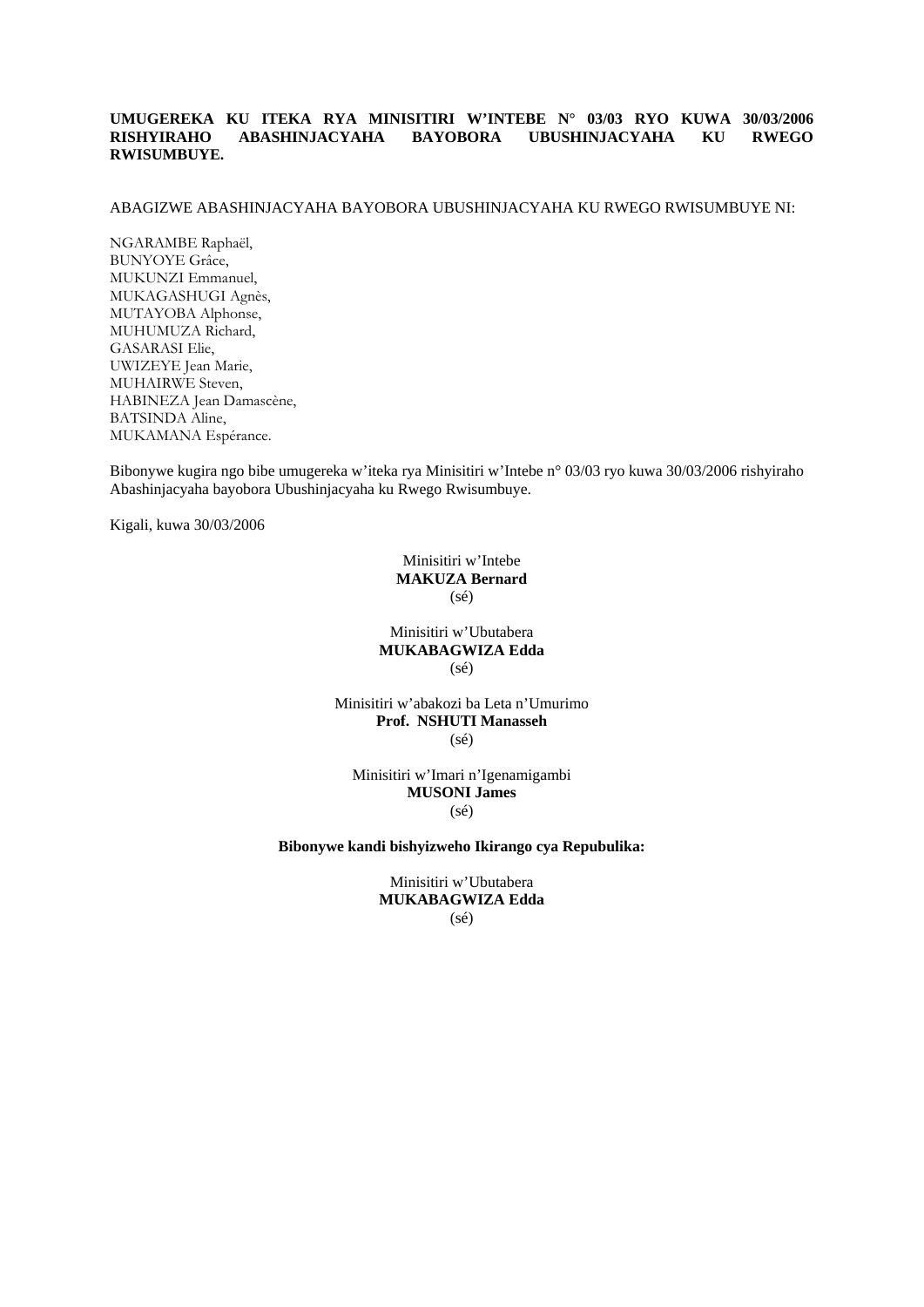# **PRIME MINISTER'S ORDER N° 03/03 OF 30/03/2006 APPOINTING THE PROSECUTORS HEADING PROSECUTION SERVICES AT HIGHER INSTANCE LEVEL.**

## **The Prime Minister,**

Given the Constitution of the Republic of Rwanda, as amended to date, especially in its articles 118-10°-l) and 119;

Given the Organic Law n° 15/2006 modifying and complementing Organic Law n° 03/2004 of 20/03/2004 determining the organisation, powers and functioning of the Prosecution Service, especially in its article 8 ;

On proposal of the Supreme Council of the Prosecution in its meeting of 26 March 2006;

After consideration and approuval by Cabinet meeting in its session of 29 March 2006;

# **HEREBY ORDERS:**

#### **Article one:**

The persons having their names on the list attached to this Order are hereby appointed Prosecutors heading the prosecution services at Higher Instance level.

#### **Article 2:**

All prior provisions contrary to this Order are hereby repealed.

## **Article 3:**

The Minister of Justice, the Minister of Public Service and Labour and the Minister of Finance and Economic Planning are entrusted with implementing this Order.

#### **Article 4:**

The Order shall come into force on the date of its signature. It takes effect as of 03 April 2006.

Kigali, on 30/03/2006

The Prime Minister **MAKUZA Bernard**   $(sé)$ 

The Minister of Justice **MUKABAGWIZA Edda**   $(s\acute{e})$ 

The Minister of Public Service and Labour **Prof. NSHUTI Manasseh**   $(sé)$ 

The Minister of Finance and Econonic Planning **MUSONI James**  (sé)

# **Seen and sealed with the Seal of the Republic:**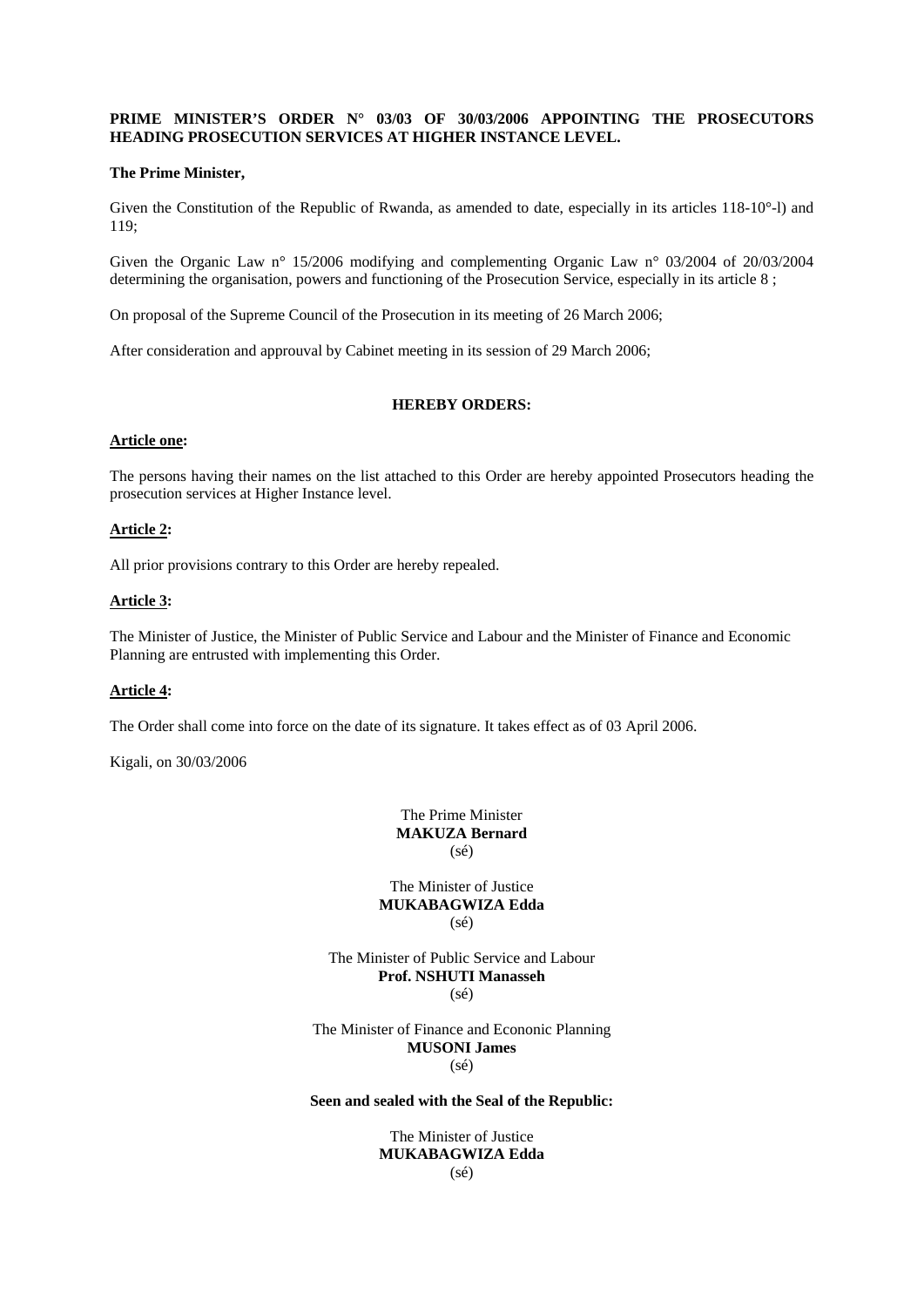**ANNEX TO THE PRIME MINISTER'S ORDER N°03/03 OF 30/03/2006 APPOINTING THE PROCECUTORS HEADING PROSECUTION SERVICES AT HIGHER INSTANCE LEVEL.** 

# **THE APPOINTED PROCECUTORS HEADING PROSECUTION SERVICES AT HIGHER INSTANCE LEVEL ARE :**

NGARAMBE Raphaël, BUNYOYE Grâce, MUKUNZI Emmanuel, MUKAGASHUGI Agnès, MUTAYOBA Alphonse, MUHUMUZA Richard, GASARASI Elie, UWIZEYE Jean Marie, MUHAIRWE Steven, HABINEZA Jean Damascène, BATSINDA Aline, MUKAMANA Espérance.

**Seen to be attached to Prime Minister's Order n° 03/03 of 30/03/2006 appointing the Procecutors heading the prosecution services at Higher Instance level.** 

Kigali on 30/03/2006

The Prime Minister **MAKUZA Bernard**   $(s\acute{e})$ 

The Minister of Justice **MUKABAGWIZA Edda**  (sé)

The Minister of Public Service and Labour **Prof. NSHUTI Manasseh**  (sé)

The Minister of Finance and Econonic Planning **MUSONI James**  (sé)

**Seen and sealed with the Seal of the Republic:**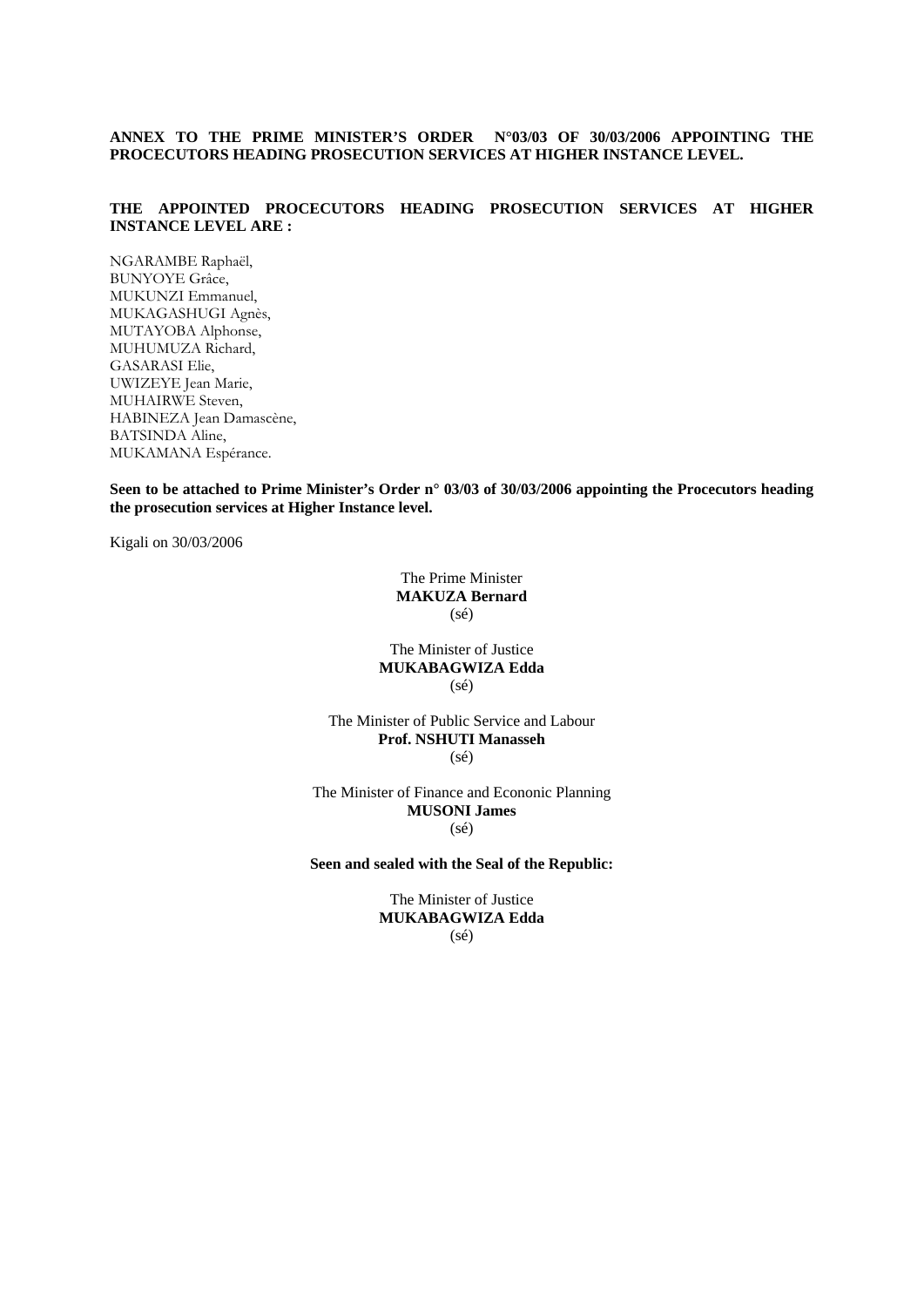# **ARRETE DU PREMIER MINISTRE N° 03/03 DU 30/03/2006 PORTANT NOMINATION DES PROCUREURS QUI ASSURENT LA DIRECTION DU PARQUET AU NIVEAU DE GRANDE INSTANCE.**

#### **Le Premier Ministre,**

Vu la Constitution de la République du Rwanda du 04 juin 2003 telle que révisée à ce jour, spécialement en ses articles 118-10°-l) et 119 ;

Vu la loi organique n° 15/2006 du 24/03/2006 modifiant et complétant la loi organique n° 03/2004 du 20/03/2004 portant organisation, compétence et fonctionnement du Ministère Public, spécialement en son article 8 ;

Sur proposition du Conseil Supérieur du Parquet en sa réunion du 26 mars 2006 ;

Après examen et adoption par le Conseil des Ministres en sa séance du 29 mars 2006;

## **ARRETE :**

#### **Article premier :**

Les personnes dont les noms sont repris en annexe du présent arrêté sont nommées Procureurs qui assurent la Direction du Parquet au niveau de Grande Instance.

#### **Article 2 :**

Toutes les dispositions antérieures contraires au présent arrêté sont abrogées.

#### **Article 3 :**

Le Ministre de la Justice, le Ministre de la Fonction Publique et du Travail et le Ministre des Finances et de la Planification Economique sont chargés de l'exécution du présent arrêté.

#### **Article 4 :**

Le présent arrêté entre en vigueur le jour de sa signature. Il sort ses effets à partir du 03 avril 2006.

Kigali, le 30/03/2006

Le Premier Ministre **MAKUZA Bernard**   $(sé)$ 

Le Ministre de la Justice **MUKABAGWIZA Edda**   $(s\acute{e})$ 

Le Ministre de la Fonction Publique et du Travail **Prof. NSHUTI Manasseh**   $(sé)$ 

Le Ministre des Finances et de la Planification Economique **MUSONI James** 

(sé)

#### **Vu et scellé du Sceau de la République :**

Le Ministre de la Justice **MUKABAGWIZA Edda.**  (sé)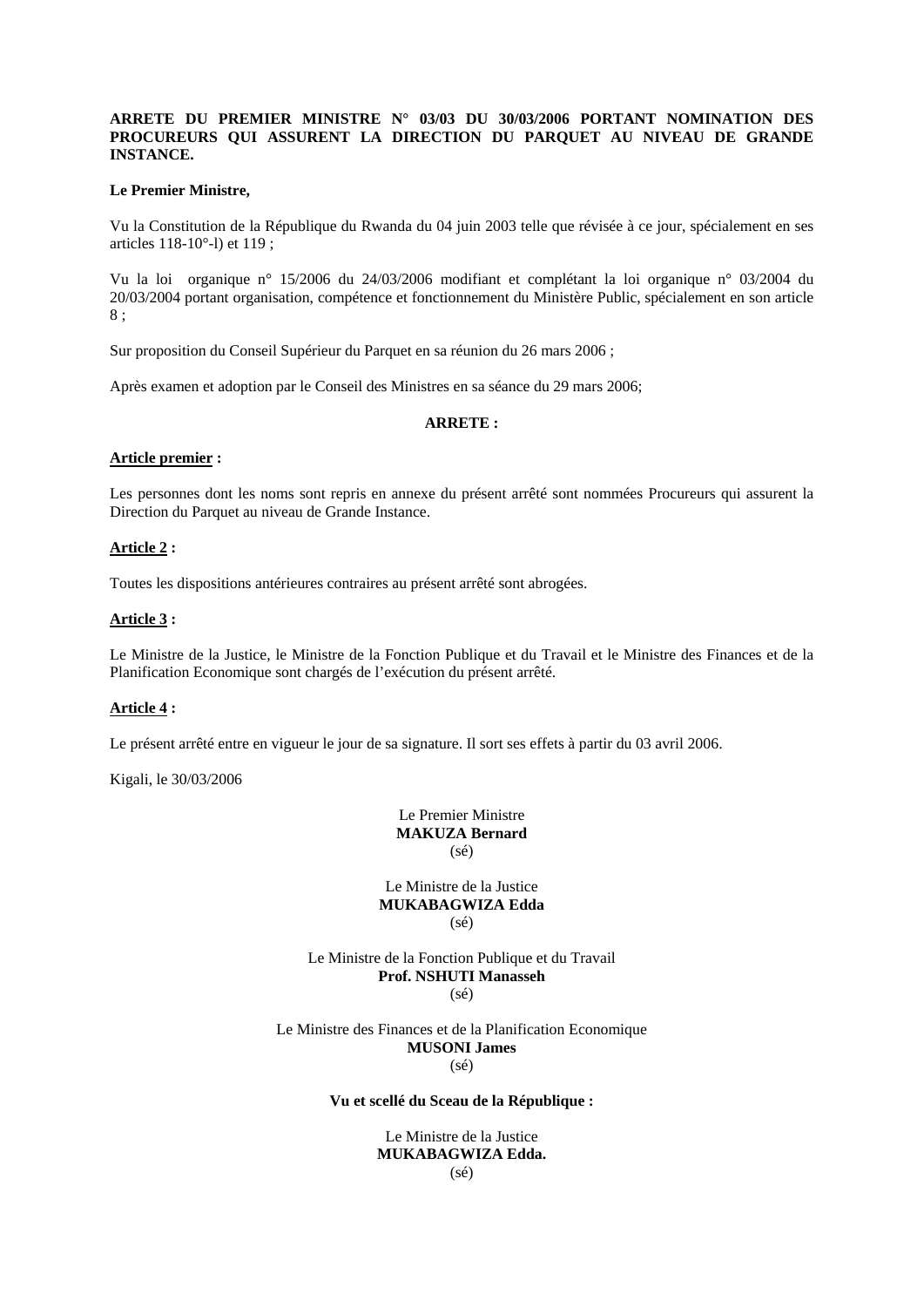# **ANNEXE A L'ARRETE DU PREMIER MINISTRE N° 03/03 DU 30/03/2006 PORTANT NOMINATION DES PROCUREURS QUI ASSURENT LA DIRECTION DU PARQUET AU NIVEAU DE GRANDE INSTANCE.**

LES PERSONNES NOMMEES PROCUREURS QUI ASSURENT LA DIRECTION DU PARQUET AU NIVEAU DE GRANDE INSTANCE SONT :

NGARAMBE Raphaël, BUNYOYE Grâce, MUKUNZI Emmanuel, MUKAGASHUGI Agnès, MUTAYOBA Alphonse, MUHUMUZA Richard, GASARASI Elie, UWIZEYE Jean Marie, MUHAIRWE Steven, HABINEZA Jean Damascène, BATSINDA Aline, MUKAMANA Espérance.

**Vu pour être annexé à l'Arrêté du Premier Ministre n° 03/03 du 30/03/2006 portant nomination des Procureurs qui assurent la Direction du Parquet au niveau de Grande Instance.** 

Kigali, le 30/03/2006

Le Premier Ministre **MAKUZA Bernard**  (sé)

Le Ministre de la Justice **MUKABAGWIZA Edda**   $(s\acute{e})$ 

Le Ministre de la Fonction Publique et du Travail **Prof. NSHUTI Manasseh**  (sé)

> Le Ministre des Finances et de la Planification Economique **MUSONI James**  (sé)

**Vu et scellé du Sceau de la République :** 

Le Ministre de la Justice **MUKABAGWIZA Edda**  (sé)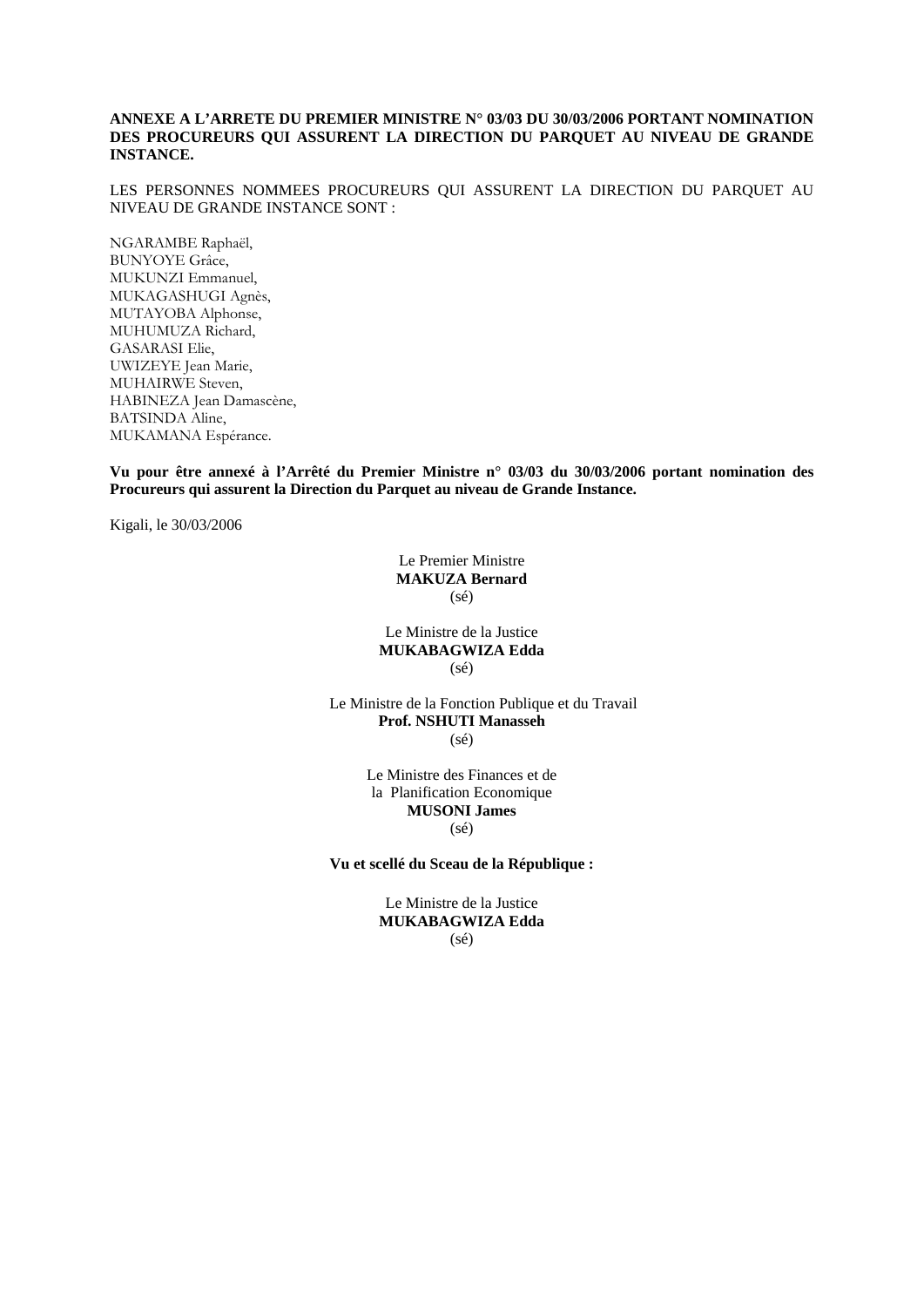# **ITEKA RYA MINISITIRI W'INTEBE N° 04/03 RYO KUWA 30/03/2006 RISHYIRAHO ABASHINJACYAHA BO KU RWEGO RWISUMBUYE.**

## **Minisitiri w'Intebe,**

Ashingiye ku Itegeko Nshinga rya Repubulika y'u Rwanda ryo kuwa 04 Kamena 2003, nk'uko ryavuguruwe kugeza ubu, cyane cyane mu ngingo zaryo iya 118-10°-l) n'iya 119;

Ashingiye ku Itegeko Ngenga n° 15/2006 ryo kuwa 24/03/2006 rihindura kandi ryuzuza itegeko Ngenga n° 03/2004 ryo ku wa 20/03/2004 rigena imiterere, ububasha n'imikorere by'Ubushinjacyaha cyane cyane mu ngingo yaryo ya 8;

Bisabwe n'Inama Nkuru y'Ubushinjacyaha yateranye kuwa 26 Werurwe 2006;

Inama y'Abaminisitiri yateranye kuwa 29 Werurwe 2006 imaze kubisuzuma no kubyemeza;

## **ATEGETSE:**

# **Ingingo ya mbere:**

Abantu amazina yabo agaragara ku mugereka w'iri teka bagizwe Abashinjacyaha bo ku Rwego Rwisumbuye.

#### **Ingingo ya 2:**

Ingingo z'amateka abanziriza iri kandi zinyuranye naryo zivanyweho.

# **Ingingo ya 3:**

Minisitiri w'Ubutabera, Minisitiri w'Abakozi ba Leta n'Umurimo na Minisitiri w'Imari n'Igenamigambi basabwe kubahiriza iri teka.

## **Ingingo ya 4:**

Iri teka ritangira gukurikizwa ku munsi rishyiriweho umukono. Agaciro karyo gahera tariki ya 03 Mata 2006.

Kigali, kuwa 30/03/2006

Minisitiri w'Intebe **MAKUZA Bernard**   $(sé)$ 

Minisitiri w'Ubutabera **MUKABAGWIZA Edda**   $(s\acute{e})$ 

Minisitiri w'Abakozi ba Leta n'Umurimo **Prof. NSHUTI Manasseh**  (sé)

Minisitiri w'Imari n'Igenamigambi **MUSONI James**  (sé)

## **Bibonywe kandi bishyizweho Ikirango cya Repubulika:**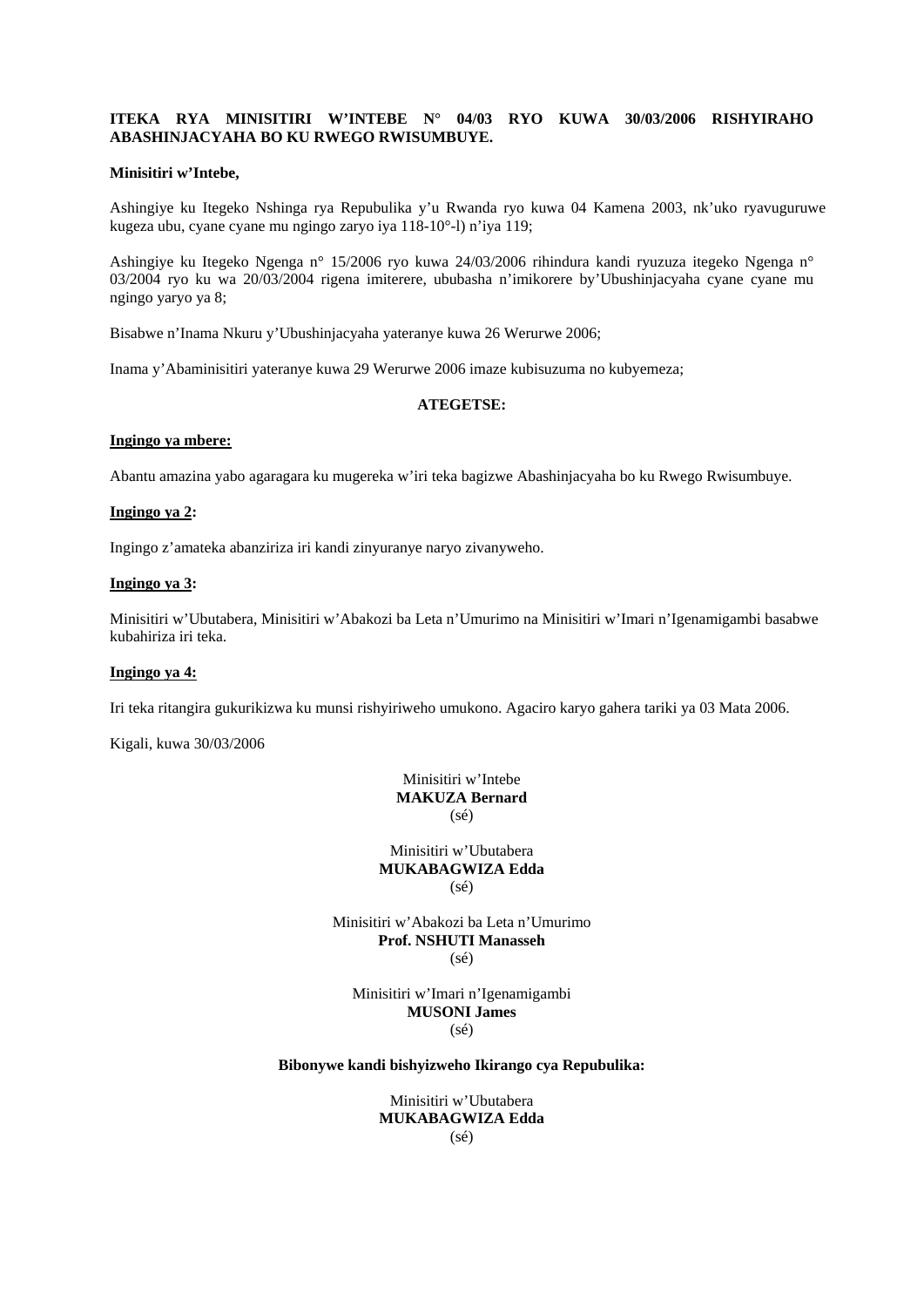# **UMUGEREKA KU ITEKA RYA MINISITIRI W'INTEBE N° 04/03 RYO KUWA 30/03/2006 RISHYIRAHO ABASHINJACYAHA BO KU RWEGO RWISUMBUYE.**

## **ABAGIZWE ABASHINJACYAHA BO KU RWEGO RWISUMBUYE NI:**

- 1. KYAKWERA Catherine
- 2. MUHISONI Stella Matutina
- 3. MUKURARINDA Alain Bernard
- 4. UWOMBONYE Hirwa Sudi
- 5. NSENGIYUMVA Emmanuel
- 6. MUNYANGAJU Damascène
- 7. HODALI Jean Claude
- 8. ATUKUNDA Grâce
- 9. NKUSI Faustin
- 10. NDIZEYE Ntagara Yves
- 11. KABUSHUBI Joy
- 12. BIRUNGI Odethie
- 13. UMWALI Claire
- 14. NIYONZIMA Vincent
- 15. UMUMARARUNGU Rose
- 16. BIMENYIMANA Emmanuel
- 17. RUSANGANWA Augustin
- 18. SEJEMBA Ismaël
- 19. MUKAMUGANGA Elvanie
- 20. NSHIMIYIMANA Michel
- 21. HABIMANA Jean Cabin
- 22. NYINAWUMUNTU Mariam
- 23. UWIMANA Jean Claude
- 24. SEBAGABO Sébastien
- 25. MURUNGI Rosette
- 26. NTAGANDA Vénuste
- 27. MUGABO Déo Lambert
- 28. DUSENGE Vestine
- 29. UWAKIGELI Joseph
- 30. BATAMULIZA Alice
- 31. NSANZIMFURA Eugène
- 32. KARORERO Joseph Mana
- 33. RANGIRA Madeleine
- 34. NYAMUHENDA Fiacre
- 35. GASHYAMBA Augustin
- 36. KARAMIRA Jacques
- 37. GAHUNGA Nadia
- 38. RUTAYISIRE Innocent
- 39. KAYITARE Jean Baptiste
- 40. SAFALI Fidèle
- 41. MBUYU Christophe
- 42. NGOGA Joseph
- 43. BUTERA Oscar
- 44. KAMANZI Marie Ange
- 45. BUSERUKA Karamba
- 46. KALIWABO Denis
- 47. GAKWERERE Javan
- 48. NYEMBO Emeline Ceusi
- 49. BUGIRANDE Buseruka John
- 50. KABIBI Spéciose
- 51. RUDATINYA Gaspard
- 52. NTAWUMWANGA Eliane
- 53. SIBO GAHIZI Yves
- 54. MBARAGIJIMANA Désiré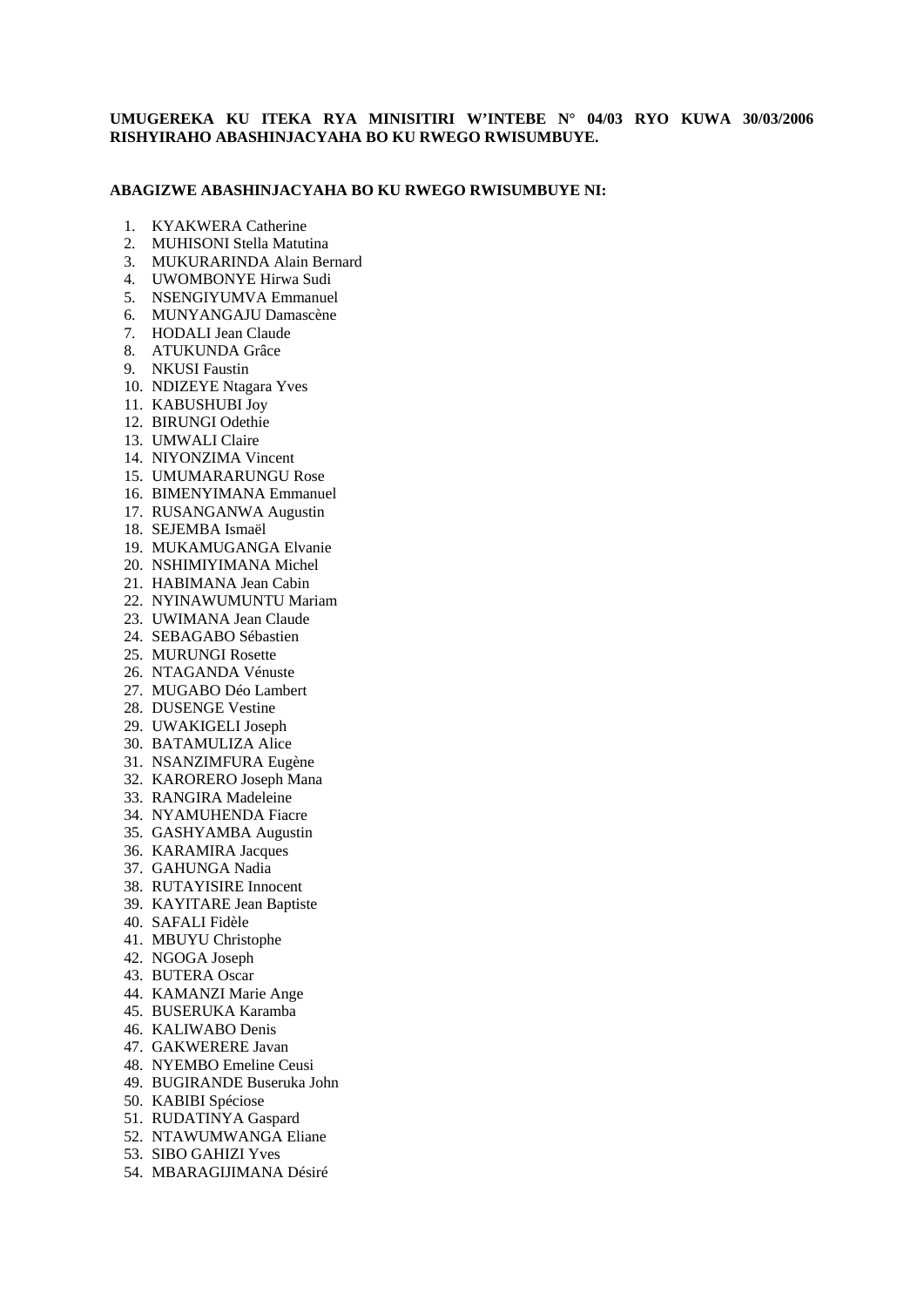# 55. MUHONGERWA Agnès

56. MANIRARORA Jean Bosco

Bibonywe kugira ngo bibe umugereka w'iteka rya Minisitiri w'Intebe n° 04/03 ryo kuwa 30/03/2006 rishyiraho Abashinjacyaha bo ku Rwego Rwisumbuye.

Kigali, kuwa 30/03/2006

Minisitiri w'Intebe **MAKUZA Bernard**  (sé)

Minisitiri w'Ubutabera **MUKABAGWIZA Edda**   $(sé)$ 

Minisitiri w'abakozi ba Leta n'Umurimo **Prof. NSHUTI Manasseh**  (sé)

Minisitiri w'Imari n'Igenamigambi **MUSONI James**  (sé)

**Bibonywe kandi bishyizweho Ikirango cya Repubulika:**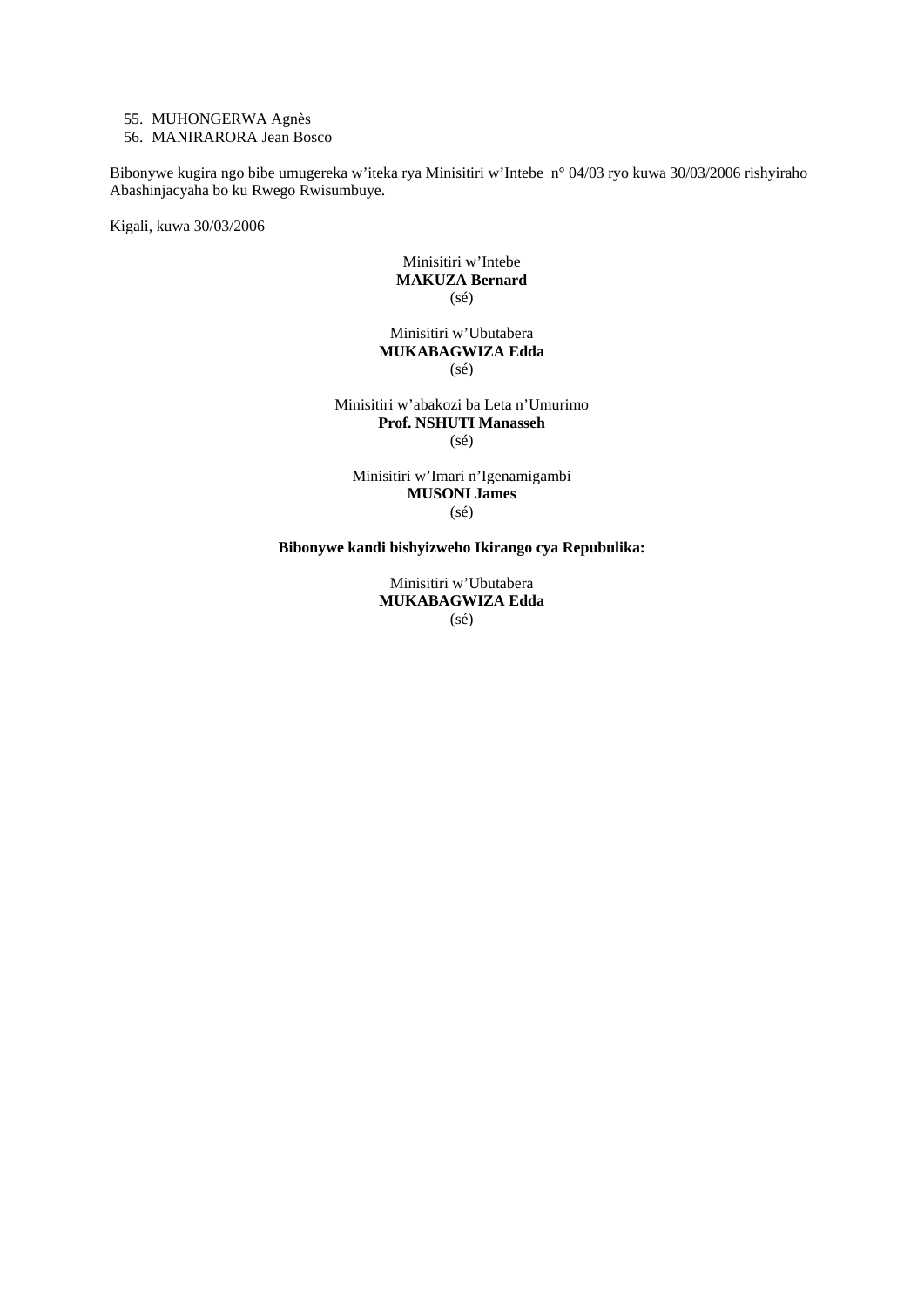# **PRIME MINISTER'S ORDER N° 04/03 OF 30/03/2006 APPOINTING THE PROSECUTORS AT HIGHER INSTANCE LEVEL.**

## **The Prime Minister,**

Given the Constitution of the Republic of Rwanda, as amended to date, especially in its articles 118-10°-l) and 119;

Given the Organic Law n° 15/2006 modifying and complementing Organic Law n° 03/2004 of 20/03/2004 determining the organisation, powers and functioning of the Prosecution Service, especially in its article 8 ;

On proposal of the Supreme Council of the Prosecution in its meeting of 26 March 2006;

After consideration and approuval by Cabinet meeting in its session of 29 March 2006;

# **HEREBY ORDERS:**

#### **Article one:**

The persons having their names on the list attached to this Order are hereby appointed Prosecutors at Higher Instance level.

# **Article 2:**

The Minister of Justice, the Minister of Public Service and Labour and the Minister of Finance and Econonic Planning are entrusted with implementing this Order.

## **Article 3:**

All prior provisions contrary to this Order are hereby repealed.

#### **Article 4:**

The Order shall come into force on the date of its signature. It takes effect as of 03 April 2006.

Kigali, on 30/03/2006

The Prime Minister **MAKUZA Bernard**   $(sé)$ 

The Minister of Justice **MUKABAGWIZA Edda**   $(s\acute{e})$ 

The Minister of Public Service and Labour **Prof. NSHUTI Manasseh**   $(sé)$ 

The Minister of Finance and Econonic Planning **MUSONI James**  (sé)

# **Seen and sealed with the Seal of the Republic:**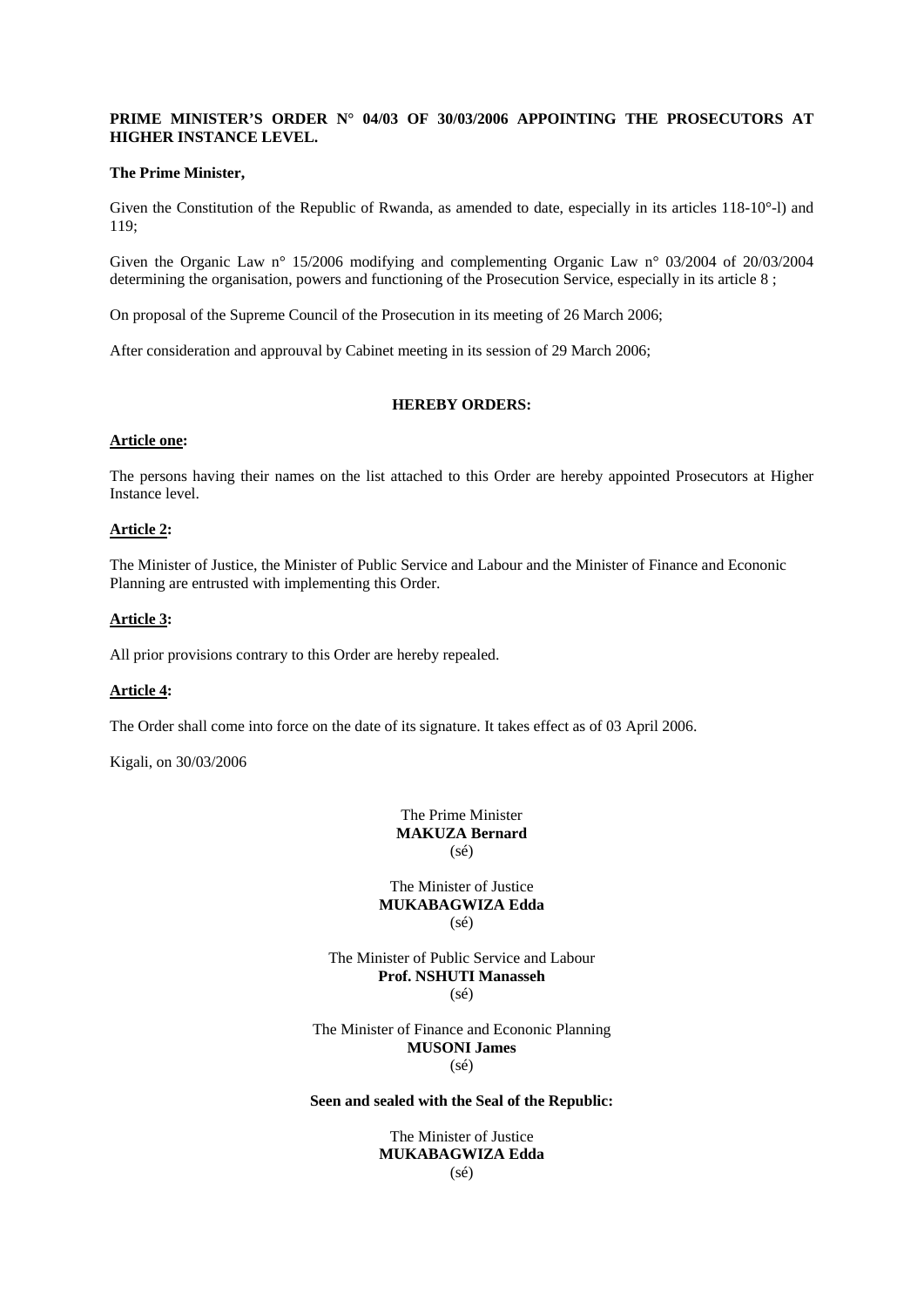# **ANNEX TO THE PRIME MINISTER'S ORDER N°04/03 OF 30/03/2006 APPOINTING THE PROSECUTORS AT HIGHER INSTANCE LEVEL.**

## **THE APPOINTED PROSECUTORS AT HIGHER INSTANCE LEVEL ARE :**

- 1. KYAKWERA Catherine
- 2. MUHISONI Stella Matutina
- 3. MUKURARINDA Alain Bernard
- 4. UWOMBONYE Hirwa Sudi
- 5. NSENGIYUMVA Emmanuel
- 6. MUNYANGAJU Damascène
- 7. HODALI Jean Claude
- 8. ATUKUNDA Grâce
- 9. NKUSI Faustin
- 10. NDIZEYE Ntagara Yves
- 11. KABUSHUBI Joy
- 12. BIRUNGI Odethie
- 13. UMWALI Claire
- 14. NIYONZIMA Vincent
- 15. UMUMARARUNGU Rose
- 16. BIMENYIMANA Emmanuel
- 17. RUSANGANWA Augustin
- 18. SEJEMBA Ismaël
- 19. MUKAMUGANGA Elvanie
- 20. NSHIMIYIMANA Michel
- 21. HABIMANA Jean Cabin
- 22. NYINAWUMUNTU Mariam
- 23. UWIMANA Jean Claude
- 24. SEBAGABO Sébastien
- 25. MURUNGI Rosette
- 26. NTAGANDA Vénuste
- 27. MUGABO Déo Lambert
- 28. DUSENGE Vestine
- 29. UWAKIGELI Joseph
- 30. BATAMULIZA Alice
- 31. NSANZIMFURA Eugène
- 32. KARORERO Joseph Mana
- 33. RANGIRA Madeleine
- 34. NYAMUHENDA Fiacre
- 35. GASHYAMBA Augustin
- 36. KARAMIRA Jacques
- 37. GAHUNGA Nadia
- 38. RUTAYISIRE Innocent
- 39. KAYITARE Jean Baptiste
- 40. SAFALI Fidèle
- 41. MBUYU Christophe
- 42. NGOGA Joseph
- 43. BUTERA Oscar
- 44. KAMANZI Marie Ange
- 45. BUSERUKA Karamba
- 46. KALIWABO Denis
- 47. GAKWERERE Javan
- 48. NYEMBO Emeline Ceusi
- 49. BUGIRANDE Buseruka John
- 50. KABIBI Spéciose
- 51. RUDATINYA Gaspard
- 52. NTAWUMWANGA Eliane
- 53. SIBO GAHIZI Yves
- 54. MBARAGIJIMANA Désiré
- 55. MUHONGERWA Agnès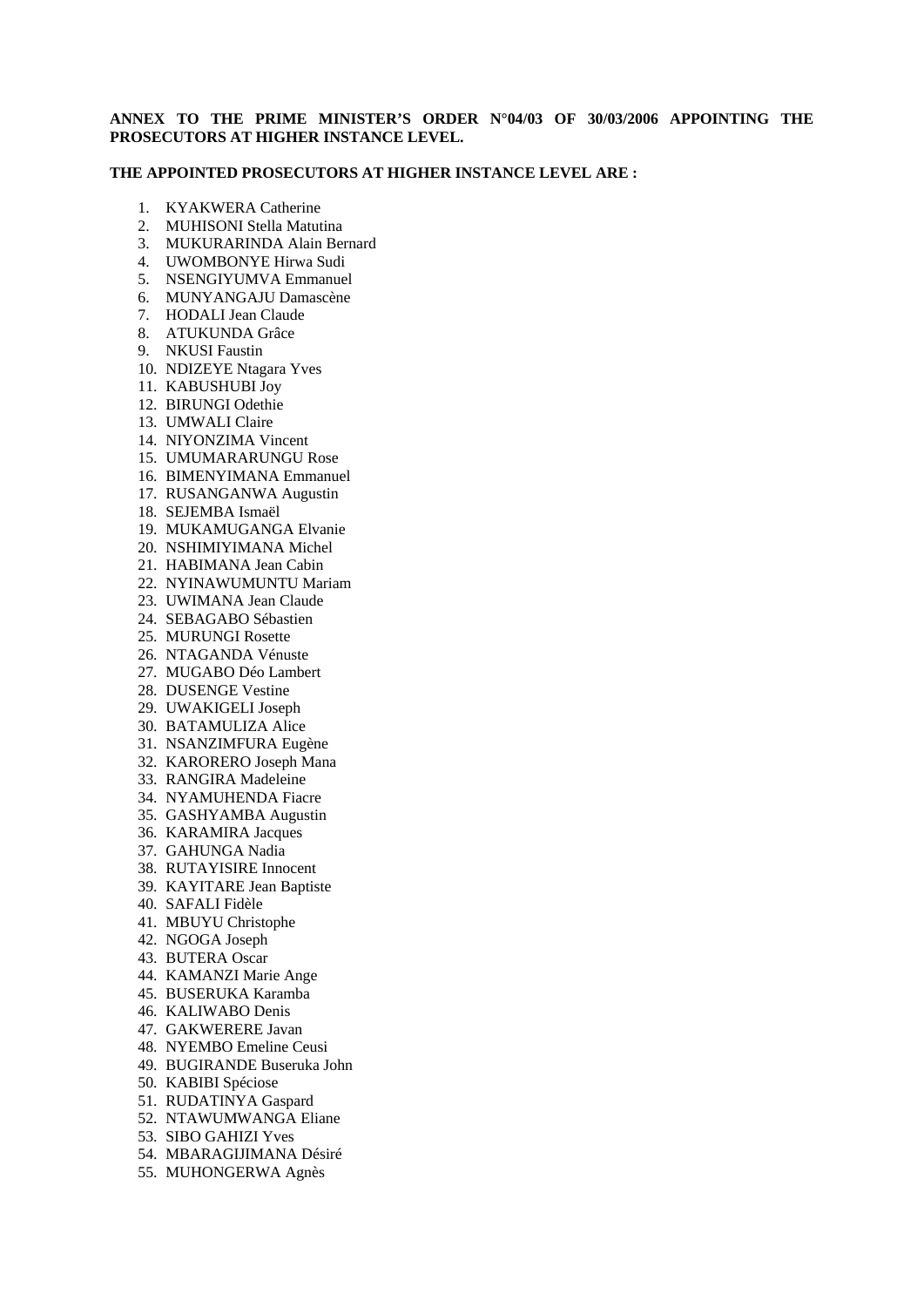56. MANIRARORA Jean Bosco

**Seen to be attached to Prime Minister's order n° 04/03 of 30/03/2006 appointing the Prosecutors at Higher Instance level.** 

Kigali on 30/03/2006

# The Prime Minister **MAKUZA Bernard**  (sé)

The Minister of Justice **MUKABAGWIZA Edda**  (sé)

The Minister of Public Service and Labour **Prof. NSHUTI Manasseh**   $(sé)$ 

The Minister of Finance and Econonic Planning **MUSONI James**   $(sé)$ 

**Seen and sealed with the Seal of the Republic:**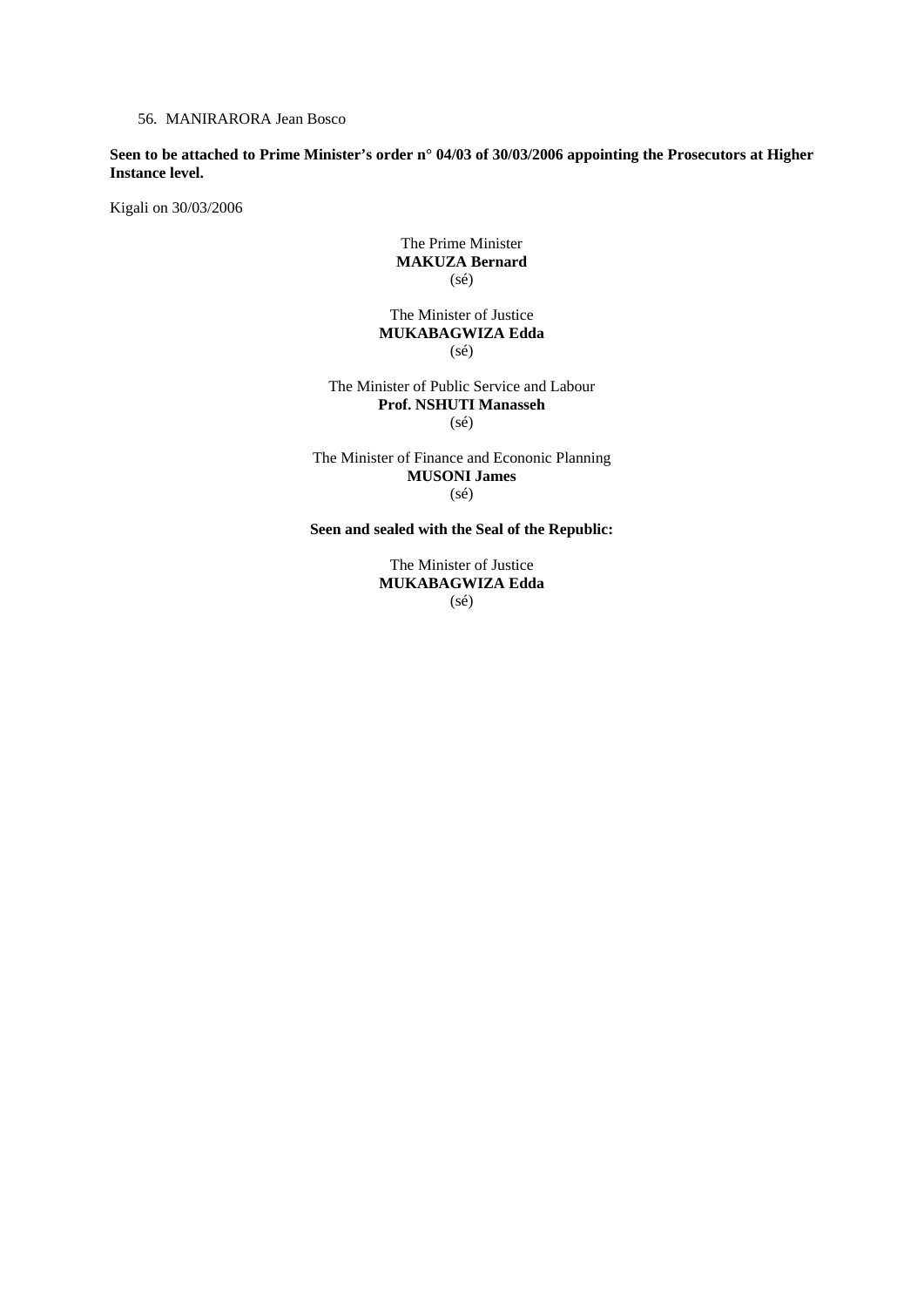# **ARRETE DU PREMIER MINISTRE N° 04/03 DU 30/03/2006 PORTANT NOMINATION DES OFFICIERS DU MINISTERE PUBLIC AU NIVEAU DE GRANDE INSTANCE.**

#### **Le Premier Ministre,**

Vu la Constitution de la République du Rwanda du 04 juin 2003 telle que révisée à ce jour, spécialement en ses articles 118-10°-l) et 119 ;

Vu la loi organique n° 15/2006 du 24/03/2006 modifiant et complétant la loi organique n° 03/2004 du 20/03/2004 portant organisation, compétence et fonctionnement du Ministère Public, spécialement en son article 8 ;

Sur proposition du Conseil Supérieur du Parquet en sa réunion du 26 mars 2006 ;

Après examen et adoption par le Conseil des Ministres en sa séance du 29 mars 2006;

## **ARRETE :**

#### **Article premier :**

Les personnes dont les noms sont repris en annexe du présent arrêté sont nommés Officiers du Ministère Public au niveau de Grande Instance.

## **Article 2 :**

Le Ministre de la Justice, le Ministre de la Fonction Publique et du Travail et le Ministre des Finances et de la Planification Economique sont chargés de l'exécution du présent arrêté.

## **Article 3 :**

Toutes les dispositions antérieures contraires au présent arrêté sont abrogées.

#### **Article 4 :**

Le présent arrêté entre en vigueur le jour de sa signature. Il sort ses effets à partir du 03 avril 2006.

Kigali, le 30/03/2006

Le Premier Ministre **MAKUZA Bernard**   $(sé)$ 

Le Ministre de la Justice **MUKABAGWIZA Edda**  (sé)

Le Ministre de la Fonction Publique et du Travail **Prof. NSHUTI Manasseh**   $(sé)$ 

Le Ministre des Finances et de la Planification Economique **MUSONI James** 

(sé)

#### **Vu et scellé du Sceau de la République :**

Le Ministre de la Justice **MUKABAGWIZA Edda.**  (sé)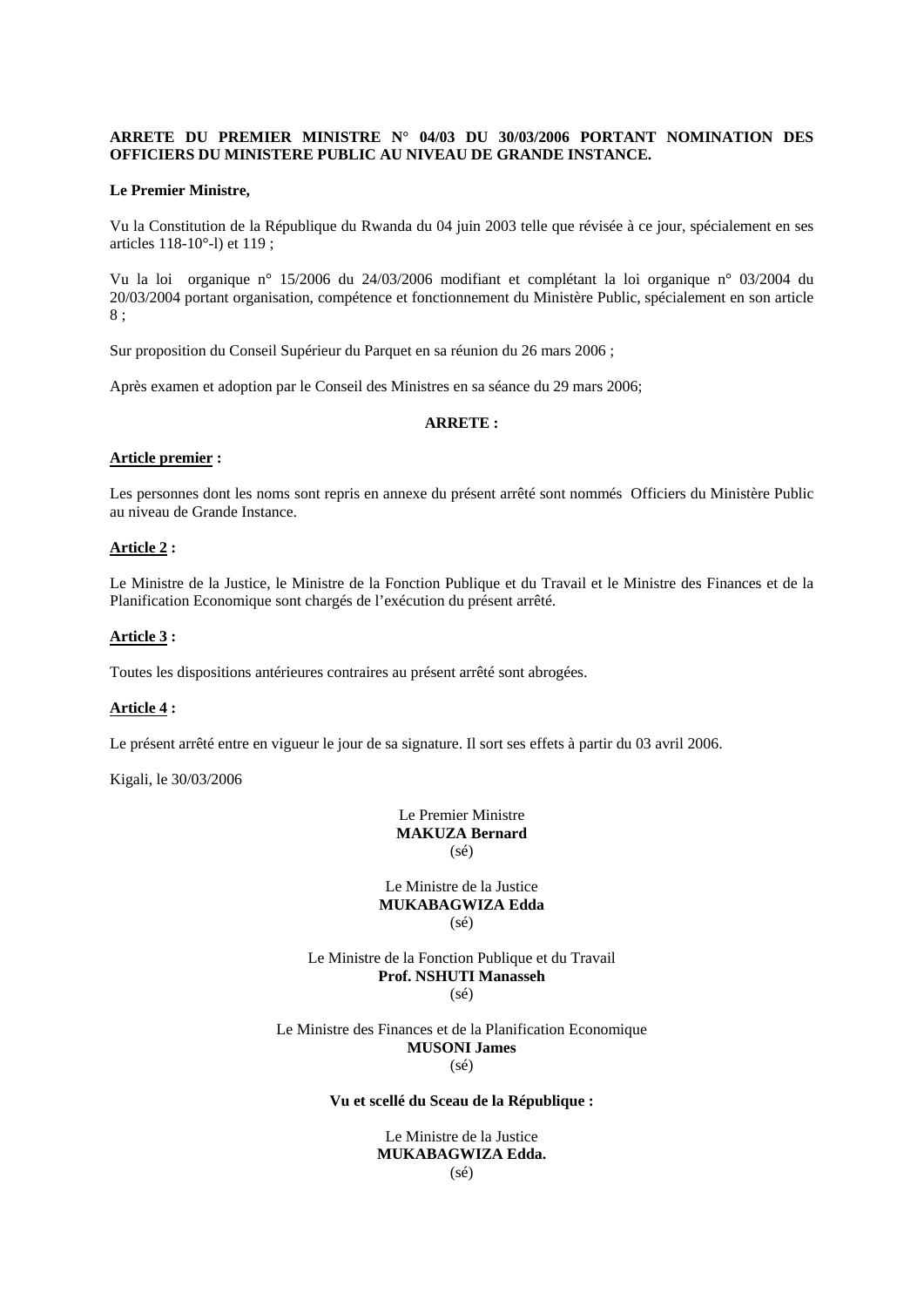# **ANNEXE A L'ARRETE DU PREMIER MINISTRE N° 04/03 DU 30/03/2006 PORTANT NOMINATION DES OFFICIERS DU MINISTRE PUBLIC AU NIVEAU DE GRANDE INSTANCE.**

# **LES PERSONNES NOMMEES OFFICIERS DU MINISTERE PUBLIC AU NIVEAU DE GRANDE INSTANCE SONT :**

- 1. KYAKWERA Catherine
- 2. MUHISONI STELLA Matutina
- 3. MUKURARINDA Alain Bernard
- 4. UWOMBONYE Hirwa Sudi
- 5. NSENGIYUMVA Emmanuel
- 6. MUNYANGAJU Damascène
- 7. HODALI JEAN Claude
- 8. ATUKUNDA Grâce
- 9. NKUSI Faustin
- 10. NDIZEYE NTAGARA Yves
- 11. KABUSHUBI JOY
- 12. BIRUNGI Odethie
- 13. UMWALI Claire
- 14. NIYONZIMA Vincent
- 15. UMUMARARUNGU Rose
- 16. BIMENYIMANA Emmanuel
- 17. RUSANGANWA Augustin
- 18. SEJEMBA Ismaël
- 19. MUKAMUGANGA Elvanie
- 20. NSHIMIYIMANA Michel
- 21. HABIMANA Jean Cabin
- 22. NYINAWUMUNTU Mariam
- 23. UWIMANA Jean Claude
- 24. SEBAGABO Sébastien
- 25. MURUNGI Rosette
- 26. NTAGANDA Vénuste
- 27. MUGABO Déo Lambert
- 28. DUSENGE Vestine
- 29. UWAKIGELI Joseph
- 30. BATAMULIZA Alice
- 31. NSANZIMFURA Eugène
- 32. KARORERO Joseph Mana
- 33. RANGIRA Madeleine
- 34. NYAMUHENDA Fiacre
- 35. GASHYAMBA Augustin
- 36. KARAMIRA Jacques
- 37. GAHUNGA Nadia
- 38. RUTAYISIRE Innocent
- 39. KAYITARE Jean Baptiste
- 40. SAFALI Fidèle
- 41. MBUYU Christophe
- 42. NGOGA Joseph
- 43. BUTERA Oscar
- 44. KAMANZI Marie Ange
- 45. BUSERUKA Karamba (nouveau)
- 46. KALIWABO Denis
- 47. GAKWERERE Javan
- 48. NYEMBO Emeline Ceusi
- 49. BUGIRANDE BUSERUKA John (promu)
- 50. KABIBI Speciose
- 51. RUDATINYA gaspard
- 52. NTAWUMWANGA Eliane
- 53. SIBO GAHIZI Yves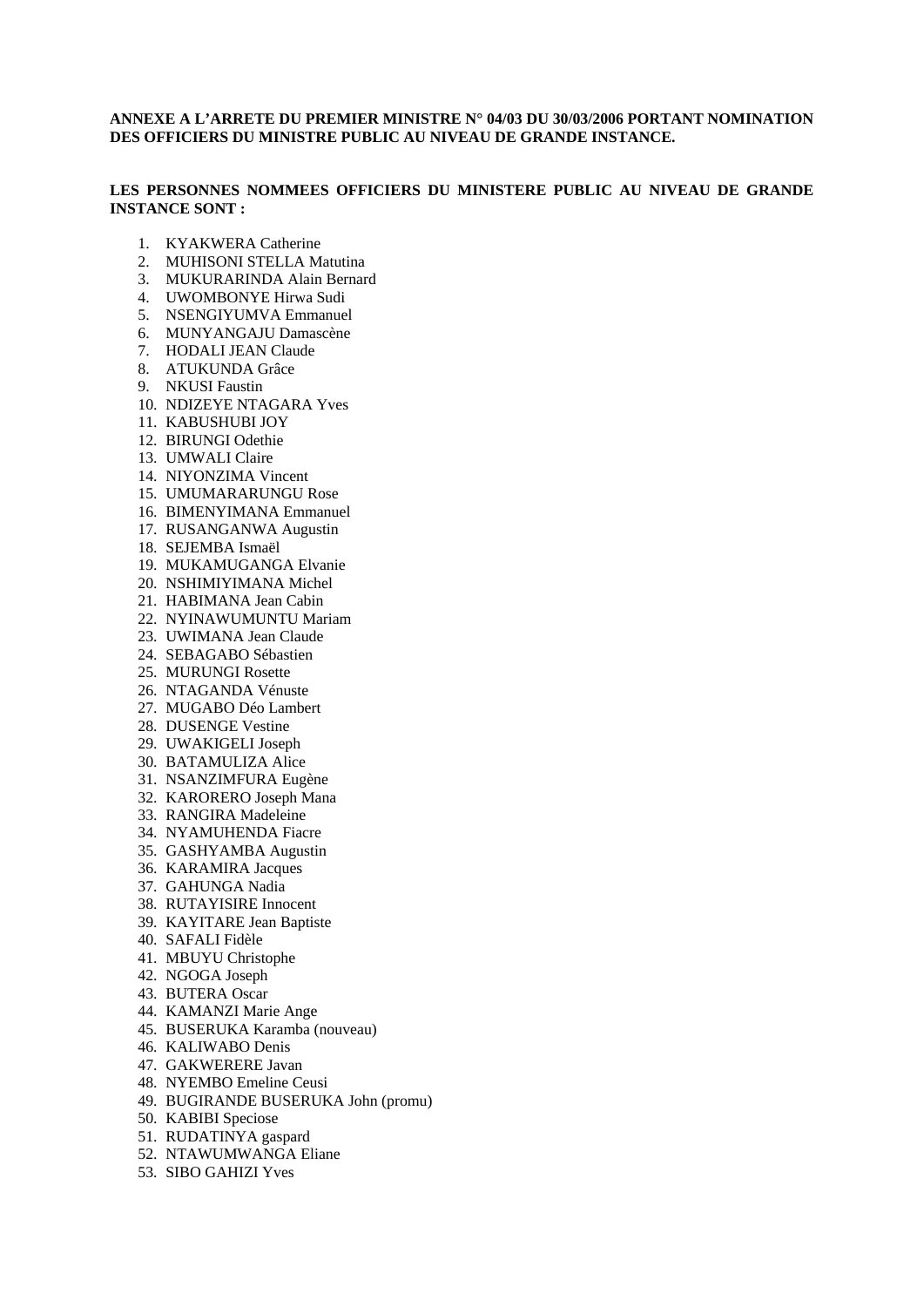54. MBARAGIJIMANA Désiré

55. MUHONGERWA Agnès

56. MANIRARORA Jean Bosco

**Vu pour être annexé à l'Arrêté du Premier Ministre n° 04/03 du 30/03/2006 portant nomination des Officiers du Ministère Public au niveau de Grande Instance.** 

Kigali, le 30/03/2006

# Le Premier Ministre **MAKUZA Bernard**   $(s\acute{e})$

## Le Ministre de la Justice **MUKABAGWIZA Edda**   $(s\acute{e})$

#### Le Ministre de la Fonction Publique et du Travail **Prof. NSHUTI Manasseh**   $(sé)$

Le Ministre des Finances et de la Planification Economique **MUSONI James**  (sé)

> **Vu et scellé du Sceau de la République :**  Le Ministre de la Justice

> > **MUKABAGWIZA Edda**  (sé)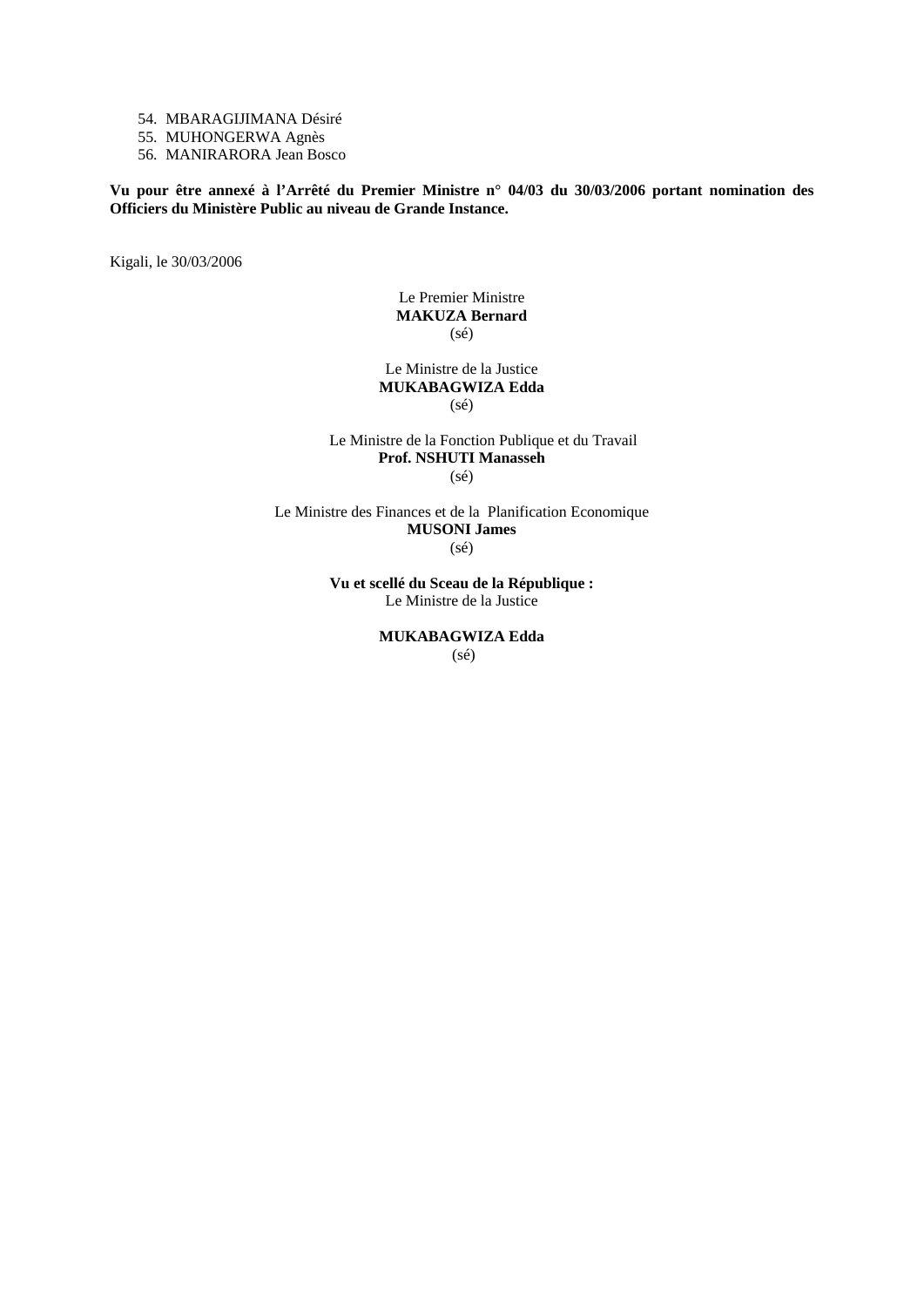# **ITEKA RYA MINISITIRI W'INTEBE N° 05/03 RYO KUWA 30/03/2006 RISHYIRAHO ABASHINJACYAHA BO KU RWEGO RW'IBANZE**

#### **Minisitiri w'Intebe,**

Ashingiye ku Itegeko Nshinga rya Repubulika y'u Rwanda ryo kuwa 04 Kamena 2003, nk'uko ryavuguruwe kugeza ubu, cyane cyane mu ngingo zaryo iya 118-10°-l) n'iya 119;

Ashingiye ku Itegeko Ngenga n° 15/2006 ryo kuwa 24/03/2006 rihindura kandi ryuzuza itegeko Ngenga n°03/2004 ryo kuwa 20/03/2004 rigena imiterere, ububasha n'imikorere by'Ubushinjacyaha, cyane cyane mu ngingo yaryo ya 8;

Bisabwe n'Inama Nkuru y'Ubushinjacyaha yateranye kuwa 26 Werurwe 2006;

Inama y'Abaminisitiri yateranye kuwa 29 Werurwe 2006 imaze kubisuzuma no kubyemeza;

## **ATEGETSE:**

#### **Ingingo ya mbere:**

Abantu amazina yabo agaragara ku mugereka w'iri teka bagizwe Abashinjacyaha bo ku Rwego rw'ibanze.

#### **Ingingo ya 2:**

Ingingo z'amateka abanziriza iri kandi zinyuranye naryo zivanyweho.

## **Ingingo ya 3:**

Minisitiri w'Ubutabera, Minisitiri w'Abakozi ba Leta n'Umurimo na Minisitiri w'Imari n'Igenamigambi basabwe kubahiriza iri teka.

#### **Ingingo ya 4:**

Iri teka ritangira gukurikizwa ku munsi rishyiriweho umukono. Agaciro karyo gahera tariki ya 03 Mata 2006.

Kigali, kuwa 30/03/2006

Minisitiri w'Intebe **MAKUZA Bernard**  (sé)

## Minisitiri w'Ubutabera **MUKABAGWIZA Edda**  (sé)

Minisitiri w'Abakozi ba Leta n'Umurimo **Prof. NSHUTI Manasseh**   $(sé)$ 

Minisitiri w'Imari n'Igenamigambi **MUSONI James**  (sé)

## **Bibonywe kandi bishyizweho Ikirango cya Repubulika:**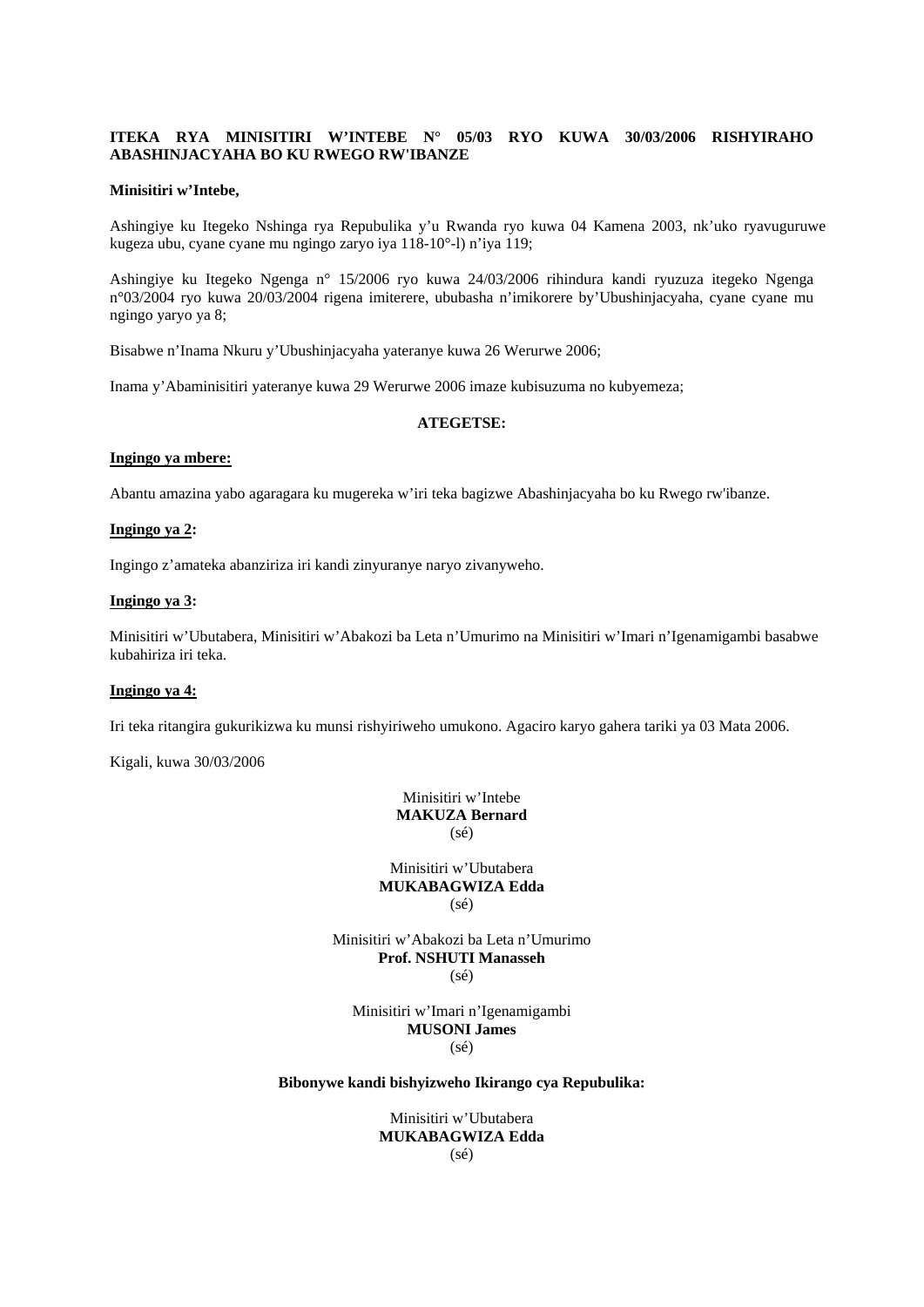# **UMUGEREKA KU ITEKA RYA MINISITIRI N°05/03 RYO KUWA 30/03/2006 RISHYIRAHO ABASHINJACYAHA BO KU RWEGO RW'IBANZE**

## **ABAGIZWE ABASHINJACYAHA BO KU RWEGO RW'IBANZE NI** :

- 1) NSENGIMANA Azarias
- 2) SAKINDI Eugène
- 3) NDIBWAMI RUGAMBWA
- 4) NTAWANGUNDI Béatrice
- 5) GATAMBIYE Sylvère
- 6) UWABABYEYI Josiane
- 7) MUNYANKORE Hyacinthe
- 8) KARASIRA Théophile
- 9) MUREKATETE Diane
- 10) GASHIKA Majeur
- 11) SENTETERI James
- 12) UWERA Jeanne d'Arc
- 13) BUDENGELI Boniface
- 14) UWIMANA Ziada
- 15) MUSABYIMANA Agathe
- 16) MUNYAMAHORO Faustin
- 17) KABIRU Jacques
- 18) RUCAKATSI Denis
- 19) NYIRARUKUNDO Julienne
- 20) MUNYAMPUNDU Anaclet
- 21) UWANZIGA Lydia
- 22) NTIRUSHWAMABOKO Etienne
- 23) MUHAYIMANA Jean Bosco
- 24) KIMENYI ND. Jérémie
- 25) RUKAKA Gallican
- 26) NDEGEYA Emmanuel
- 27) AFURIKA Frédéric
- 28) HITIMANA Christine
- 29) INGABIRE Athanasie ;
- 30) KIMENYI R. Philbert
- 31) GAPIRA Docile
- 32) MUKANKUSI Bernadette
- 33) MUKANTAGENGWA Rose
- 34) HABIMANA Casimir
- 35) FURAHA Charles
- 36) MWANANGU Alexis
- 37) MUGABE Mary
- 38) NIRAGIRE Rachel
- 39) HABUMUKIZA Emmanuel
- 40) HABARUREMA Jean Pierre
- 41) KAGIRANEZA Martin
- 42) KABERA Callixte
- 43) BADIGA MBONIMPA Oscar
- 44) NKIKABAHIZI François
- 45) KABANDA Ildephonse
- 46) MANZI Eugène
- 47) BARAJIGINYWA Diogène
- 48) KAMAGAJU Béatrice
- 49) MUKONGO SEBINTU Justin
- 50) SIBOYINTORE J. Bosco
- 51) MUGENZI Espérance
- 52) UMUTANGANA Aimée Jacqueline
- 53) KABEJA Dan
- 54) MUSUHUKE François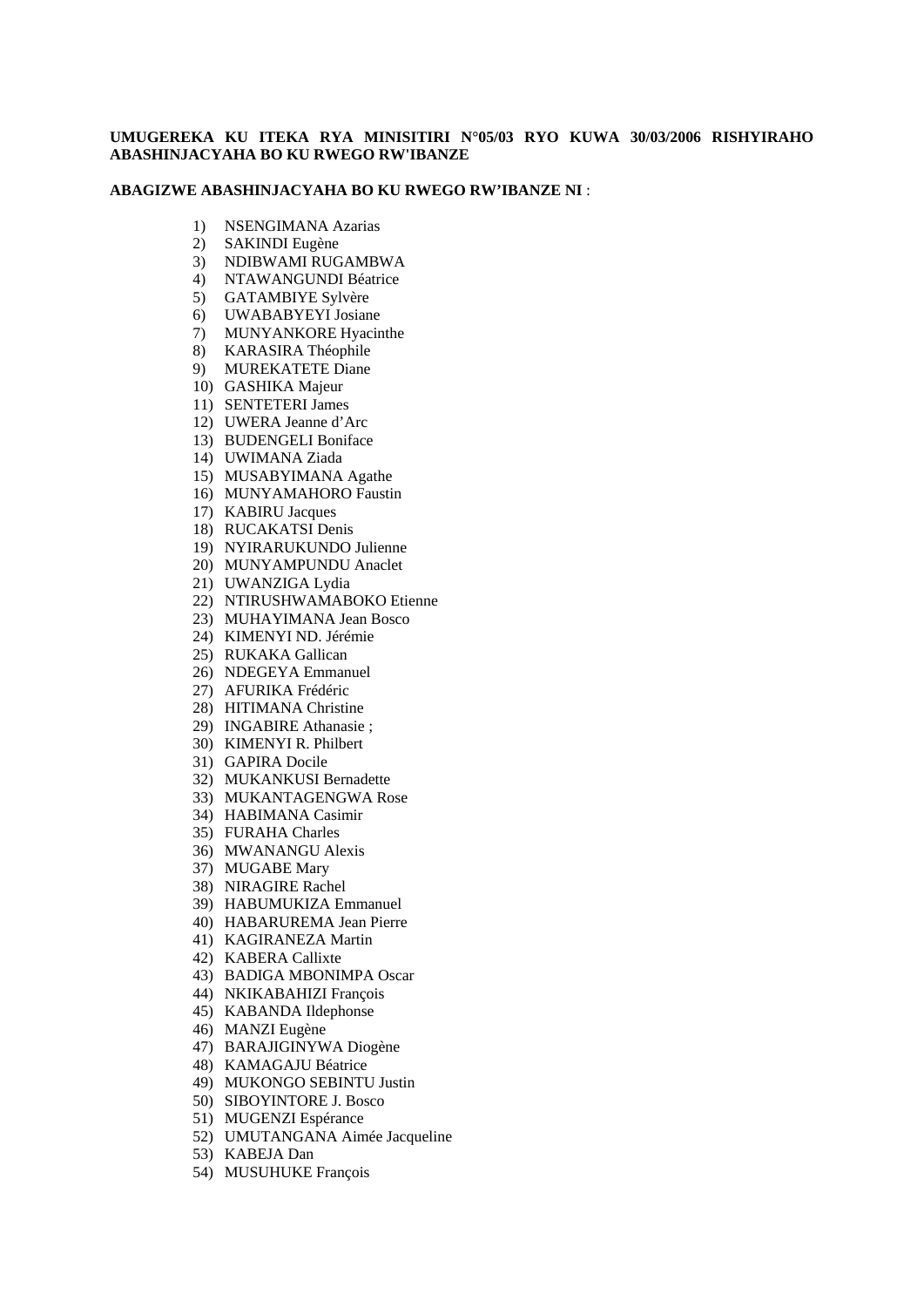- 55) UWINEZA Grâce
- 56) NYIRAMUCYO Dorothée
- 57) HAGENIMANA Edouard
- 58) NIYONIZEYE Javan

Bibonywe kugira ngo bibe umugereka w'iteka rya Minisitiri w'Intebe n°05/03 ryo kuwa 30/03/2006 rishyiraho Abashinjacyaha bo ku Rwego rw'ibanze.

Kigali, kuwa 30/03/2006

# Minisitiri w'Intebe **MAKUZA Bernard**   $(s\acute{e})$

## Minisitiri w'Ubutabera **MUKABAGWIZA Edda**   $(sé)$

#### Minisitiri w'Abakozi ba Leta n'Umurimo **Prof. NSHUTI Manasseh**   $(sé)$

Minisitiri w'Imari n'Igenamigambi **MUSONI James**  (sé)

**Bibonywe kandi bishyizweho Ikirango cya Repubulika:**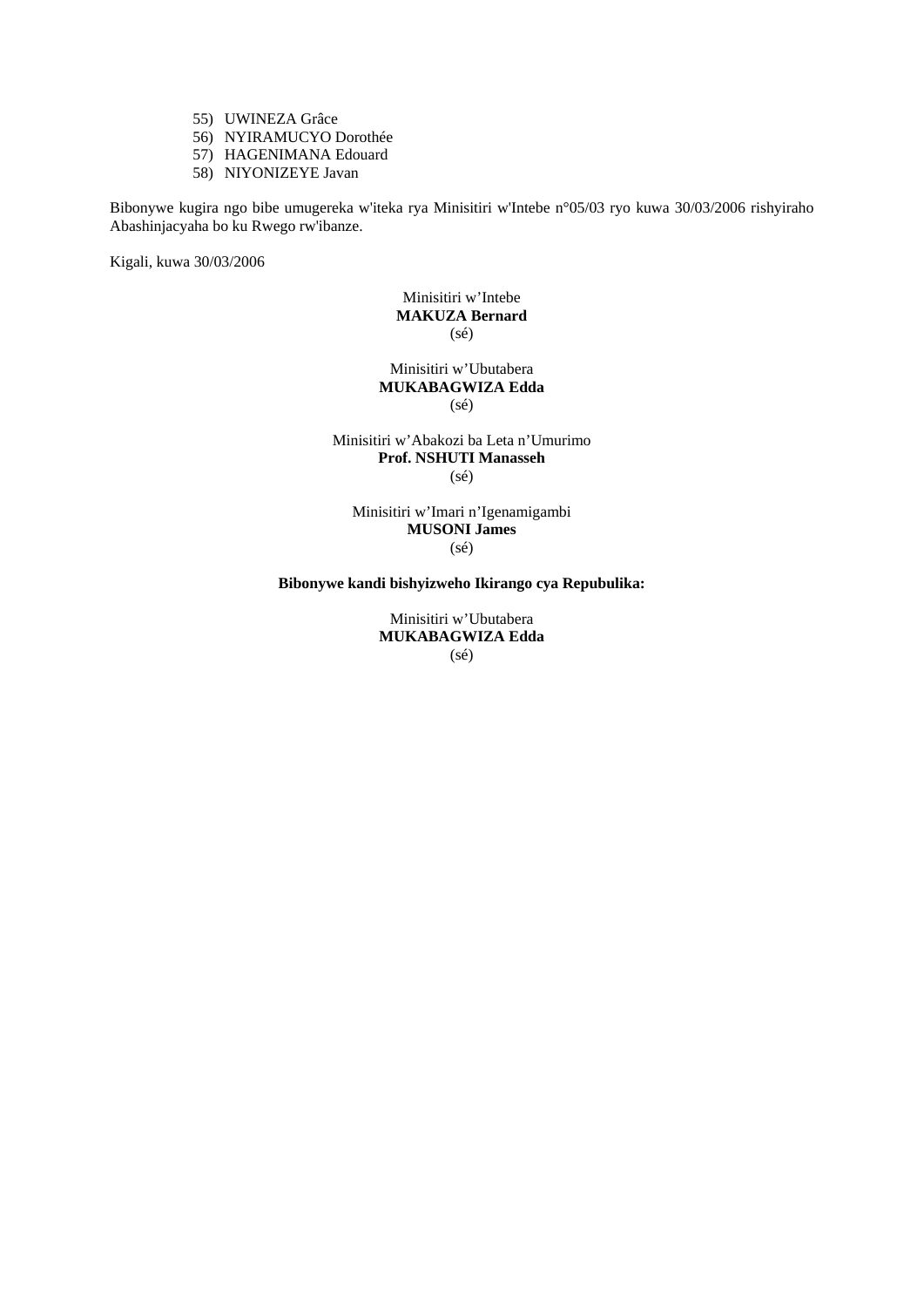# **PRIME MINISTER'S ORDER N° 05/03 OF 30/03/2006 APPOINTING THE PROSECUTORS AT LOWER INSTANCE LEVEL**

## **The Prime Minister,**

Given the Constitution of the Republic of Rwanda, as amended to date, especially in its articles 118-10°-l) and 119;

Given the Organic Law n° 15/2006 modifying and complementing Organic Law n° 03/2004 of 20/03/2004 determining the organisation, powers and functioning of the Prosecution Service, especially in its article 8;

On proposal of the Supreme Council of the Prosecution in its meeting of 26 March 2006;

After consideration and approval by Cabinet meeting in its session of 29 March 2006;

# **HEREBY ORDERS:**

#### **Article one:**

The persons having their names on the list attached to this Order are hereby appointed Prosecutors at Lower instance level.

# **Article 2:**

All prior provisions contrary to this Order are hereby repealed.

## **Article 3:**

The Minister of Justice, the Minister of Public Service and Labour and the Minister of Finance and Economic Planning are entrusted with implementing this Order.

#### **Article 4:**

The Order shall come into force on the date of its signature. It takes effect as of 03 April 2006.

Kigali, on 30/03/2006

The Prime Minister **MAKUZA Bernard**   $(sé)$ 

The Minister of Justice **MUKABAGWIZA Edda**   $(s\acute{e})$ 

The Minister of Public Service and Labour **Prof. NSHUTI Manasseh**   $(sé)$ 

The Minister of Finance and Economic Planning **MUSONI James**  (sé)

# **Seen and sealed with the Seal of the Republic:**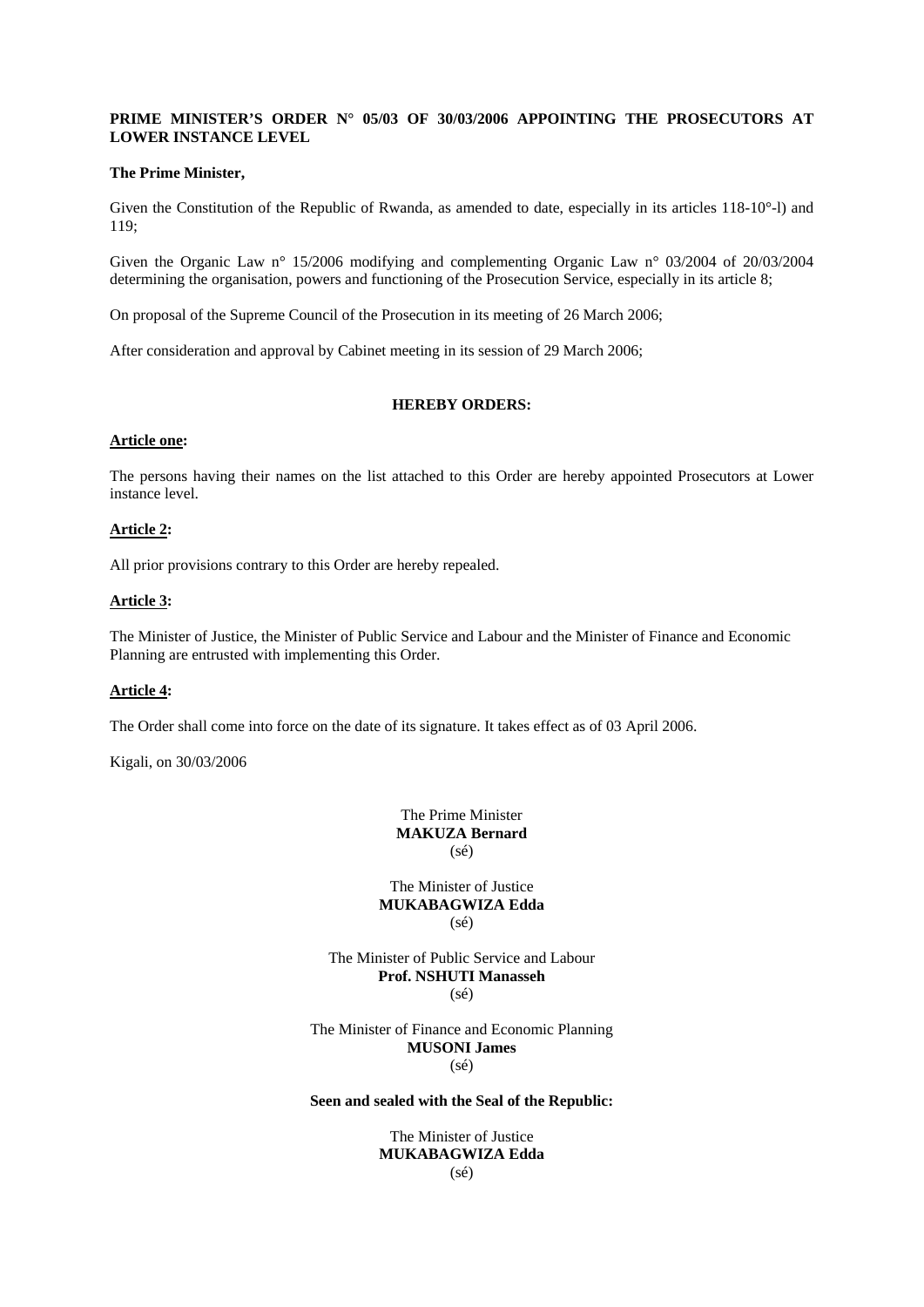# **ANNEX TO THE PRIME MINISTER'S ORDER N°05/03 OF 30/03/2006 APPOINTING THE PRESECUTORS AT LOWER INSTANCE LEVEL**

#### **THE APPOINTED PROSECUTORS AT LOWER INSTANCE LEVEL ARE:**

- 01. NSENGIMANA Azarias
- 02. SAKINDI Eugène
- 03. NDIBWAMI RUGAMBWA
- 04. NTAWANGUNDI Béatrice
- 05. GATAMBIYE Sylvère
- 06. UWABABYEYI Josiane
- 07. MUNYANKORE Hyacinthe
- 08. KARASIRA Théophile
- 09. MUREKATETE Diane
- 10. GASHIKA Majeur
- 11. SENTETERI James
- 12. UWERA Jeanne d'Arc
- 13. BUDENGELI Boniface
- 14. UWIMANA Ziada
- 15. MUSABYIMANA Agathe
- 16. MUNYAMAHORO Faustin
- 17. KABIRU Jacques
- 18. RUCAKATSI Denis
- 19. NYIRARUKUNDO Julienne
- 20. MUNYAMPUNDU Anaclet
- 21. UWANZIGA Lydia
- 22. NTIRUSHWAMABOKO Etienne
- 23. MUHAYIMANA Jean Bosco
- 24. KIMENYI ND. Jérémie
- 25. RUKAKA Gallican
- 26. NDEGEYA Emmanuel
- 27. AFURIKA Frédéric
- 28. HITIMANA Christine
- 29. INGABIRE Athanasie ;
- 30. KIMENYI R. Philbert
- 31. GAPIRA Docile
- 32. MUKANKUSI Bernadette
- 33. MUKANTAGENGWA Rose
- 34. HABIMANA Casimir
- 35. FURAHA Charles
- 36. MWANANGU Alexis
- 37. MUGABE Mary
- 38. NIRAGIRE Rachel
- 39. HABUMUKIZA Emmanuel
- 40. HABARUREMA Jean Pierre
- 41. KAGIRANEZA Martin
- 42. KABERA Callixte
- 43. BADIGA MBONIMPA Oscar
- 44. NKIKABAHIZI François
- 45. KABANDA Ildephonse
- 46. MANZI Eugène
- 47. BARAJIGINYWA Diogène
- 48. KAMAGAJU Béatrice
- 49. MUKONGO SEBINTU Justin
- 50. SIBOYINTORE J. Bosco
- 51. MUGENZI Espérance
- 52. UMUTANGANA Aimée Jacqueline
- 53. KABEJA Dan
- 54. MUSUHUKE François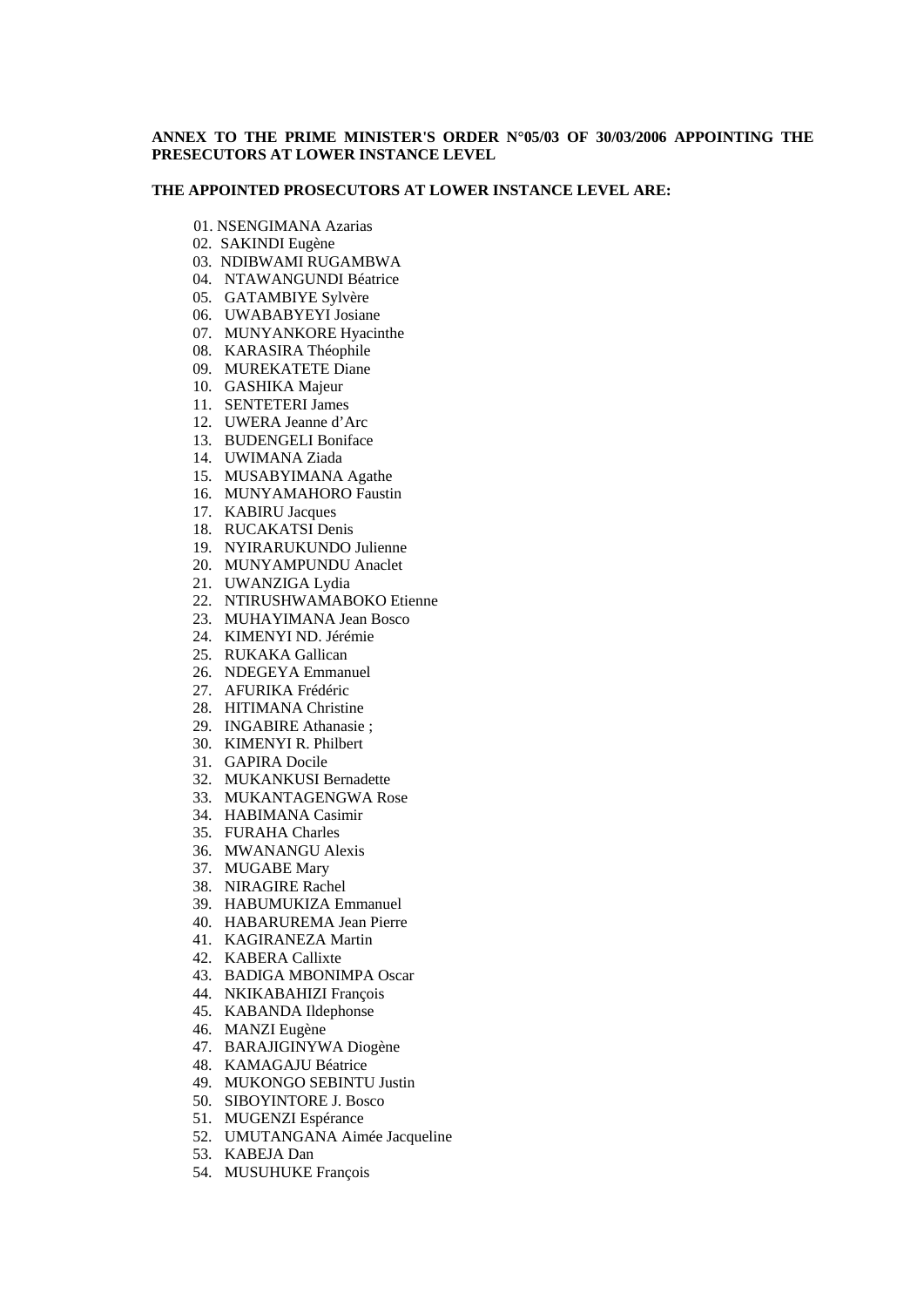- 55. UWINEZA Grâce
- 56. NYIRAMUCYO Dorothée
- 57. HAGENIMANA Edouard
- 58. NIYONIZEYE Javan

Seen to be attached to Prime Minister's Order n°05/03 of 30/03/2006 appointing the Prosecutors at Lower Instance level.

Kigali, on 30/03/2006

# The Prime Minister **MAKUZA Bernard**  (sé)

The Minister of Justice **MUKABAGWIZA Edda**   $(sé)$ 

# The Minister of Public Service and Labour **Prof. NSHUTI Manasseh**  (sé)

The Minister of Finance and Economic Planning **MUSONI James**  (sé)

**Seen and sealed with the Seal of the Republic:**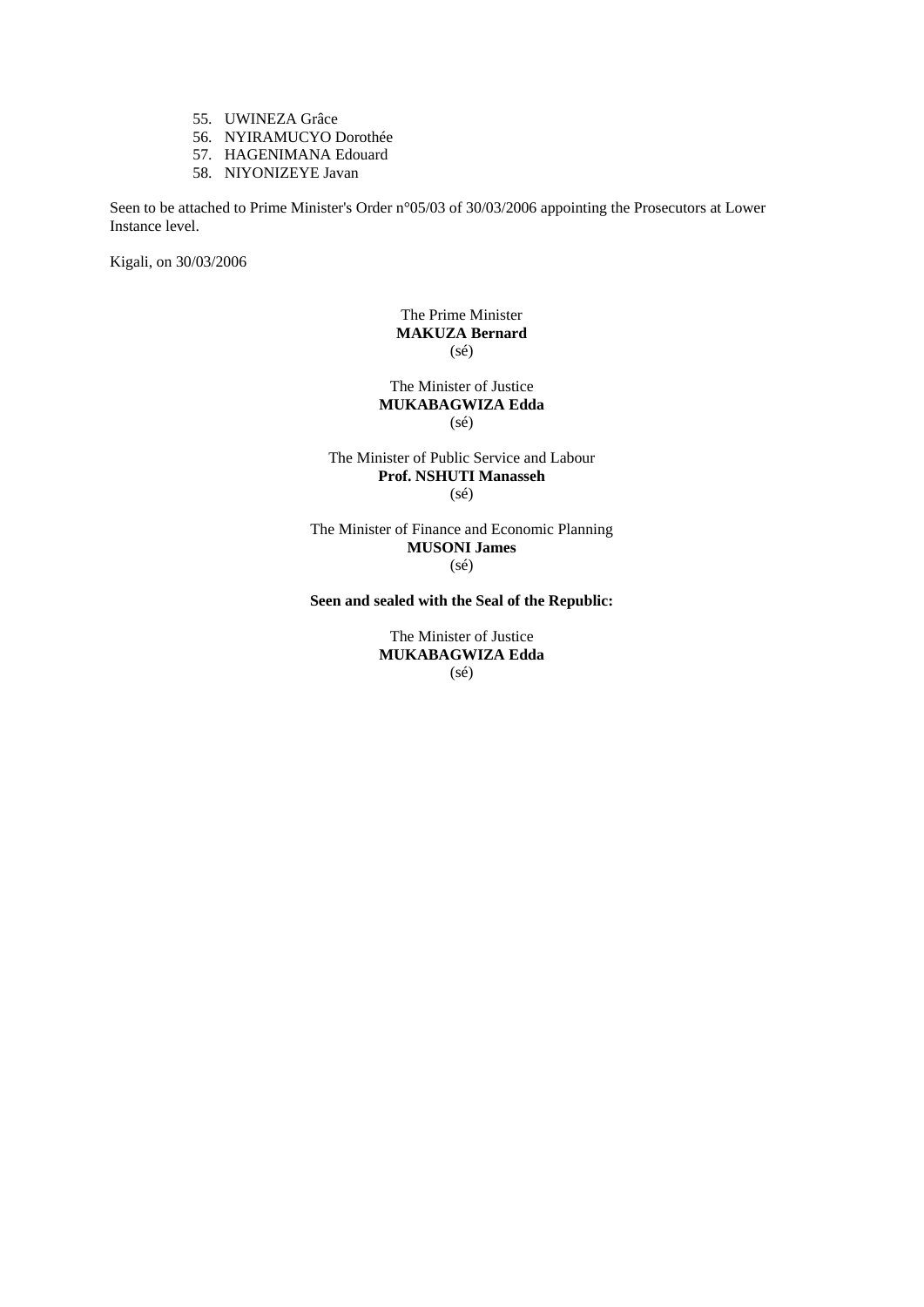# **ARRETE DU PREMIER MINISTRE N° 05/03 DU 30/03/2006 PORTANT NOMINATION DES OFFICIERS DU MINISTERE PUBLIC AU NIVEAU DE BASE.**

#### **Le Premier Ministre,**

Vu la Constitution de la République du Rwanda du 04 juin 2003 telle que révisée à ce jour, spécialement en ses articles 118-10°-l) et 119 ;

Vu la loi organique n° 15/2006 du 24/03/2006 modifiant et complétant la loi organique n°03/2004 du 20/03/2004 portant organisation, compétence et fonctionnement du Ministère Public, spécialement en son article 8 ;

Sur proposition du Conseil Supérieur du Parquet en sa réunion du 26 mars 2006 ;

Après examen et adoption par le Conseil des Ministres en sa séance du 29 mars 2006;

## **ARRETE :**

#### **Article premier :**

Les personnes dont les noms sont repris en annexe du présent arrêté sont nommés Officiers du Ministère Public au niveau de Base.

## **Article 2 :**

Le Ministre de la Justice, le Ministre de la Fonction Publique et du Travail et le Ministre des Finances et de la Planification Economique sont chargés de l'exécution du présent arrêté.

# **Article 3 :**

Toutes les dispositions antérieures contraires au présent arrêté sont abrogées.

#### **Article 4 :**

Le présent arrêté entre en vigueur le jour de sa signature. Il sort ses effets à partir du 03 avril 2006.

Kigali, le 30/03/2006

Le Premier Ministre **MAKUZA Bernard**   $(sé)$ 

Le Ministre de la Justice **MUKABAGWIZA Edda**  (sé)

Le Ministre de la Fonction Publique et du Travail **Prof. NSHUTI Manasseh**   $(sé)$ 

Le Ministre des Finances et de la Planification Economique **MUSONI James** 

(sé)

#### **Vu et scellé du Sceau de la République :**

Le Ministre de la Justice **MUKABAGWIZA Edda**  (sé)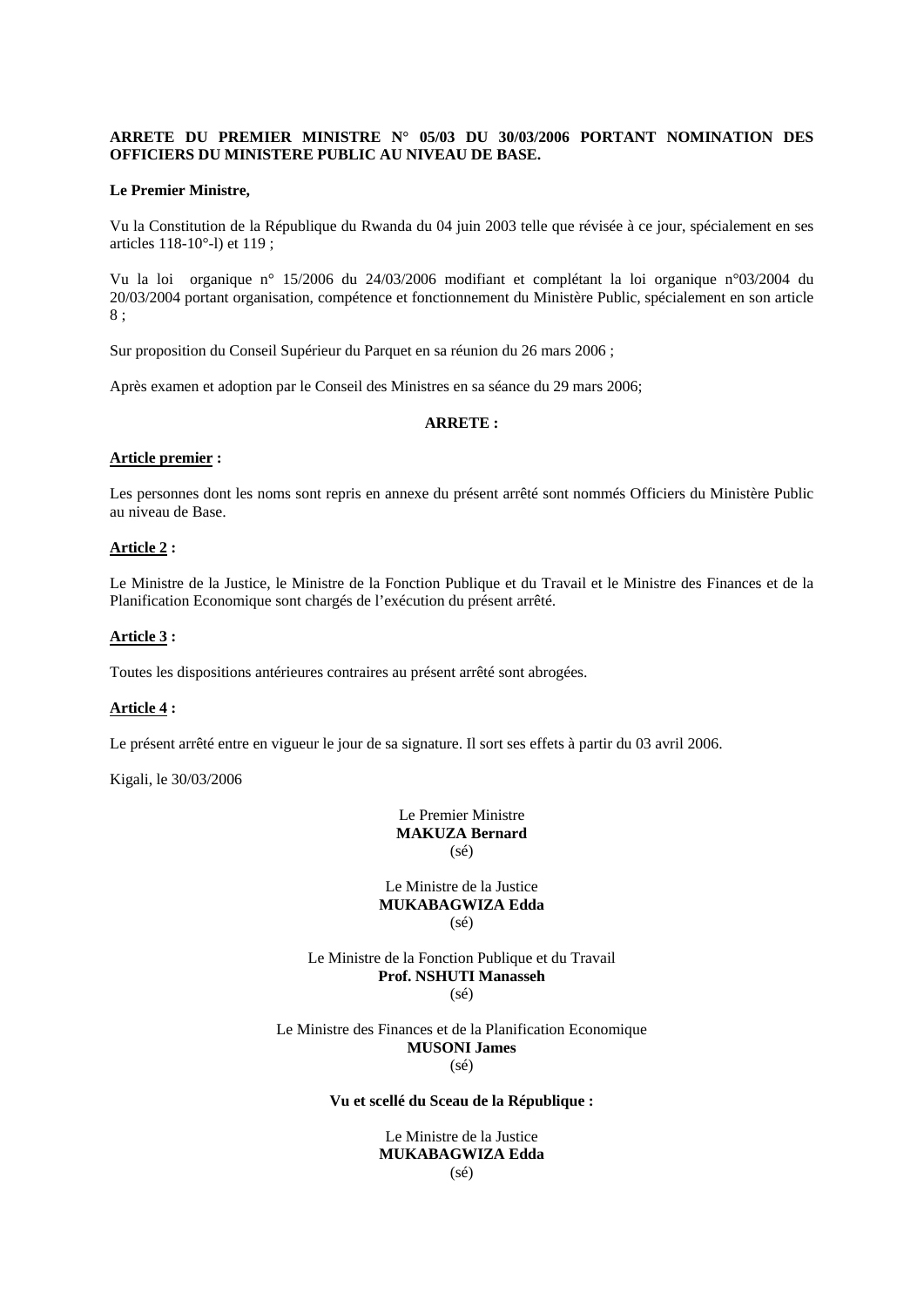# **ANNEXE A L'ARRETE DU PREMIER MINISTRE N°05/03 DU 30/03/2006 PORTANT NOMINATION DES OFFICIERS DU MINISTERE PUBLIC AU NIVEAU DE BASE**

**LES PERSONNES NOMMEES OFFICIERS DU MINISTERE PUBLIC AU NIVEAU DE BASE SONT:** 

- 01. NSENGIMANA Azarias
- 02. SAKINDI Eugène
- 03. NDIBWAMI RUGAMBWA
- 04. NTAWANGUNDI Béatrice
- 05. GATAMBIYE Sylvère
- 06. UWABABYEYI Josiane
- 07. MUNYANKORE Hyacinthe
- 08. KARASIRA Théophile
- 09. MUREKATETE Diane
- 10. GASHIKA Majeur
- 11. SENTETERI James
- 12. UWERA Jeanne d'Arc
- 13. BUDENGELI Boniface
- 14. UWIMANA Ziada
- 15. MUSABYIMANA Agathe
- 16. MUNYAMAHORO Faustin
- 17. KABIRU Jacques
- 18. RUCAKATSI Denis
- 19. NYIRARUKUNDO Julienne
- 20. MUNYAMPUNDU Anaclet
- 21. UWANZIGA Lydia
- 22. NTIRUSHWAMABOKO Etienne
- 23. MUHAYIMANA Jean Bosco
- 24. KIMENYI ND. Jérémie
- 25. RUKAKA Gallican
- 26. NDEGEYA Emmanuel
- 27. AFURIKA Frédéric
- 28. HITIMANA Christine
- 29. INGABIRE Athanasie ;
- 30. KIMENYI R. Philbert
- 31. GAPIRA Docile
- 32. MUKANKUSI Bernadette
- 33. MUKANTAGENGWA Rose
- 34. HABIMANA Casimir
- 35. FURAHA Charles
- 36. MWANANGU Alexis
- 37. MUGABE Mary
- 38. NIRAGIRE Rachel
- 39. HABUMUKIZA Emmanuel
- 40. HABARUREMA Jean Pierre
- 41. KAGIRANEZA Martin
- 42. KABERA Callixte
- 43. BADIGA MBONIMPA Oscar
- 44. NKIKABAHIZI François
- 45. KABANDA Ildephonse
- 46. MANZI Eugène
- 47. BARAJIGINYWA Diogène
- 48. KAMAGAJU Béatrice
- 49. MUKONGO SEBINTU Justin
- 50. SIBOYINTORE J. Bosco
- 51. MUGENZI Espérance